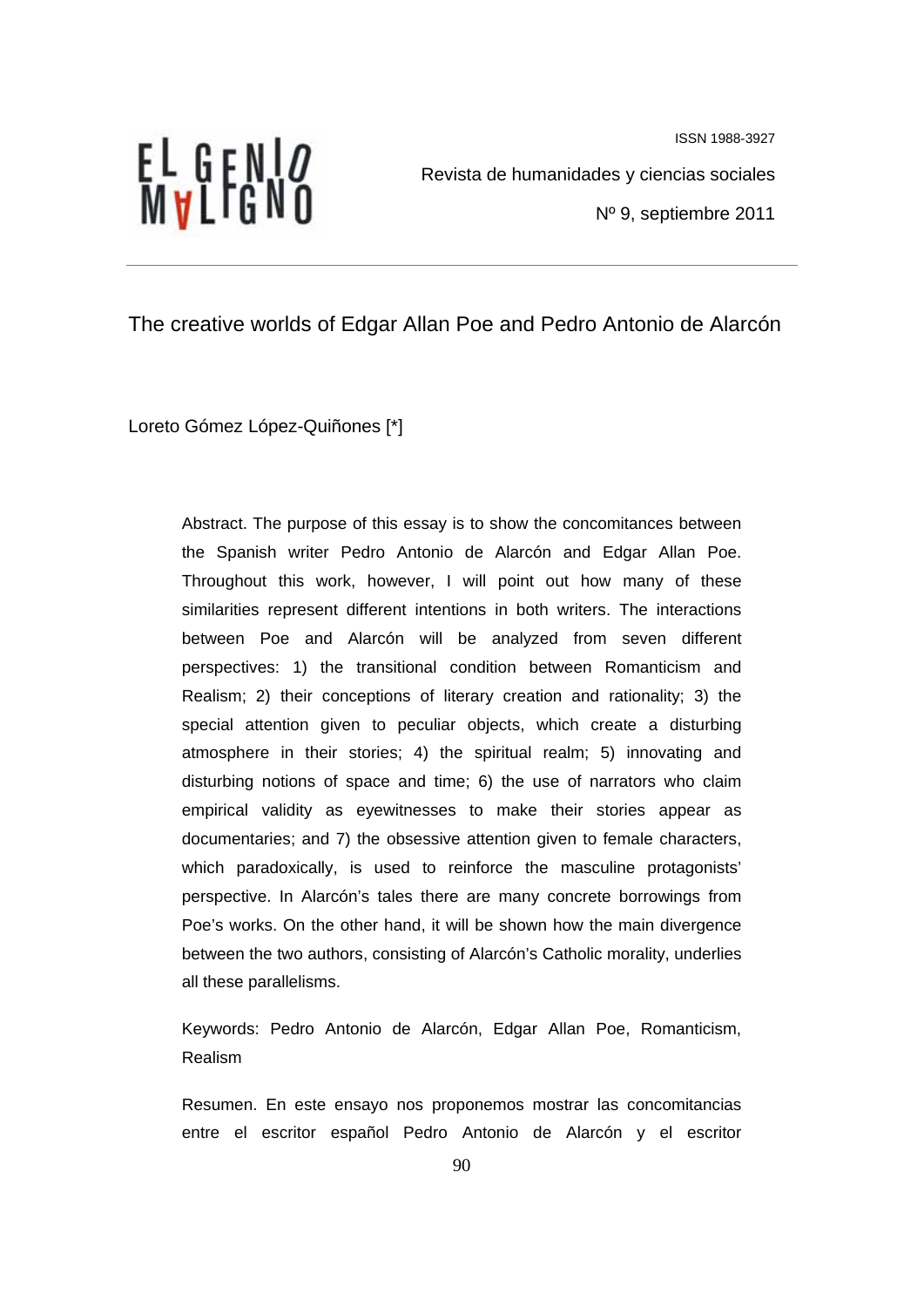EL GENI*o*<br>Mvlfgno

Revista de humanidades y ciencias sociales

Nº 9, septiembre 2011

norteamericano Edgar Allan Poe. A lo largo de este trabajo, señalaremos cómo muchas de estas similitudes representan diferentes intenciones en cada uno de estos autores. La interacciones entre Poe y Alarcón serán analizadas desde siete perspectivas diferentes: 1) la transición entre el Romanticismo y el Realismo; 2) sus diferentes conceptos de creación y razón; 3) la especial concentración en determinados objetos muy peculiares, que contribuyen a crear una atmósfera desasosegante; 4) la esfera de lo espirtual; 5) unas nociones de tiempo y espacio innovadoras a la vez que perturbadoras; 6) el uso de narradores que reivindican validez empírica como testigos para hacer sus historias más verosímiles; y 7) la obsesiva atención prestada a los personajes femeninos que, paradójicamente, se utilizarán para reforzar la perspectiva de los protagonsitas masculinos. Y si por una parte, en los cuentos de Alarcón, encontramos una fuerte influencia de la obra de Poe, por otra parte, pondremos de manifiesto cómo la principal diferencia entre los dos autores (la moral católica de Alarcón) subyace a cada uno de estos paralelismos.

Palabras clave: Pedro Antonio de Alarcon, Edgar Allan Poe, Romanticismo, Realismo, Catolicismo

#### Introduction

The purpose of this essay is to show the concomitances between the Spanish writer Pedro Antonio de Alarcón (1833-1891) and Edgar Allan Poe (1809- 1849). Throughout this work, however, I will point out how many of these similarities represent different intentions in both writers. First of all, it is important to clarify that Alarcón knew Poe's work very well. It has even been said that he was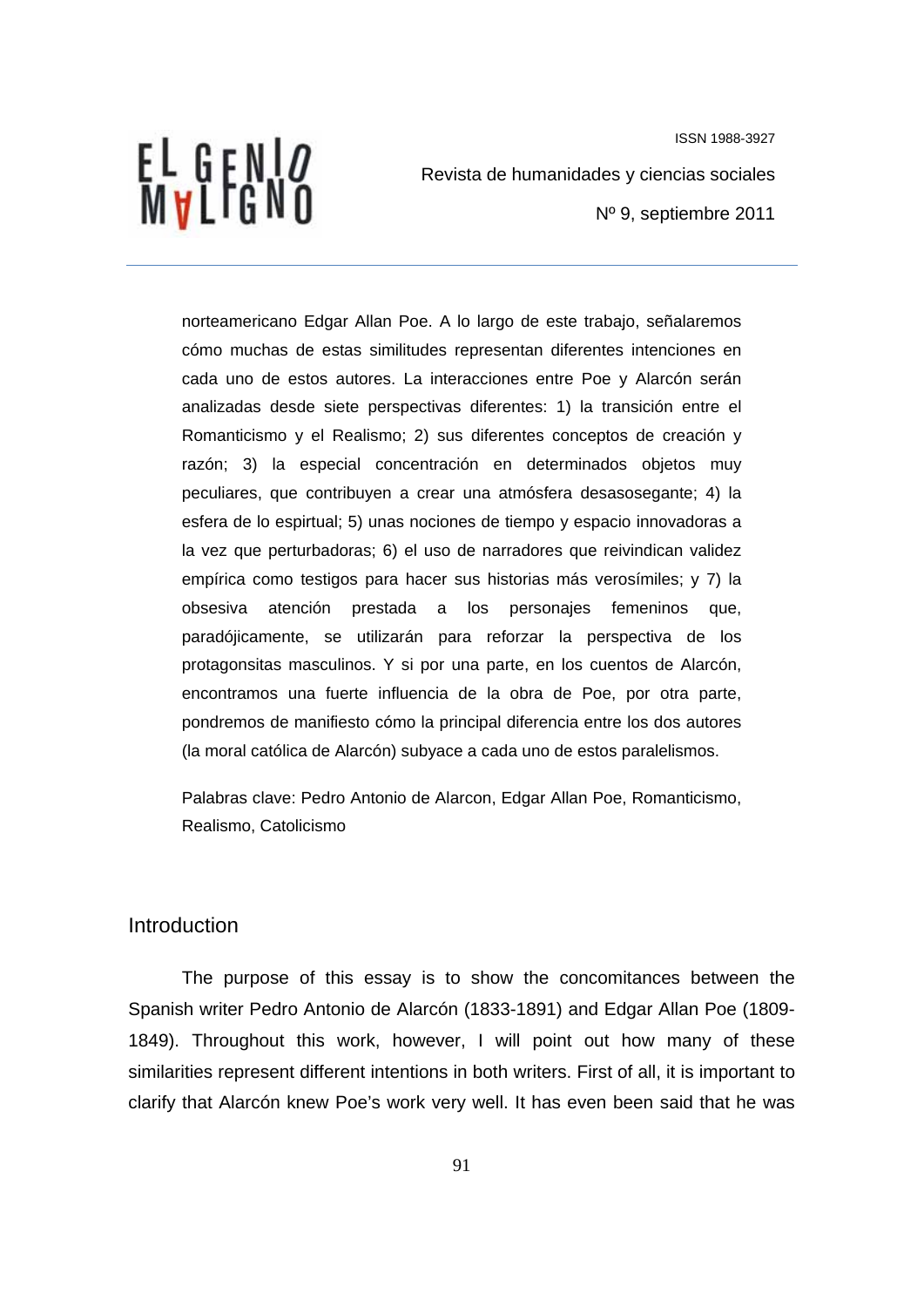EL GENI*O*<br>MVLFGNO

Revista de humanidades y ciencias sociales

Nº 9, septiembre 2011

among the first to introduce Poe's literature in Spain. Ángel del Río, a well-known historian of Spanish Literature, affirms that Alarcón "Fue el primer escritor de habla española que se ocupó de E. A. Poe" (186). According to del Río, Alarcón himself was especially interested in Poe's conception of creation and the techniques he used to achieve his goals. Del Río also discusses Alarcón's fascination with Poe's short stories and how he was to incorporate Poe's storytelling techniques in his own writing. Alarcón studied Poe's works in detail and published numerous articles about his short stories. In 1858, Alarcón published his article "Edgar Poe. Carta a un amigo" where one can see the deep admiration the Spanish author felt for the American writer. Alarcón's article is a necessary document to trace what he takes from Poe's style. There also exist interesting resemblances, however, that are neither conscious nor explicit. Sometimes Alarcón, thinking he is following Poe's style, tries to take a step away from Poe's conception of creation by placing the morality of the story above literary technique. The process works in reverse as well. That is, when the Spanish writer tries to reaffirm himself and his Catholic beliefs, the literary techniques he borrows from Poe undermine this effort.

The interactions between Poe and Alarcón will be analyzed from seven different perspectives. 1) Beginning with the transitional condition of these authors, I will show how in each of them one can find characteristics of both Romanticism and Realism. 2) Then, I will compare their different conceptions of literary creation and rationality. 3) Both authors also give special attention to peculiar objects that create a disturbing atmosphere in their stories. 4) The spiritual realm, their perspective on life, death and supernatural events, is another aspect that will illustrate the similiarities and differences between these authors. 5) In relation to their spiritual concerns, I will show how these writers formulated innovating and disturbing notions of space and time. 6) In addition, the use of narrators who claim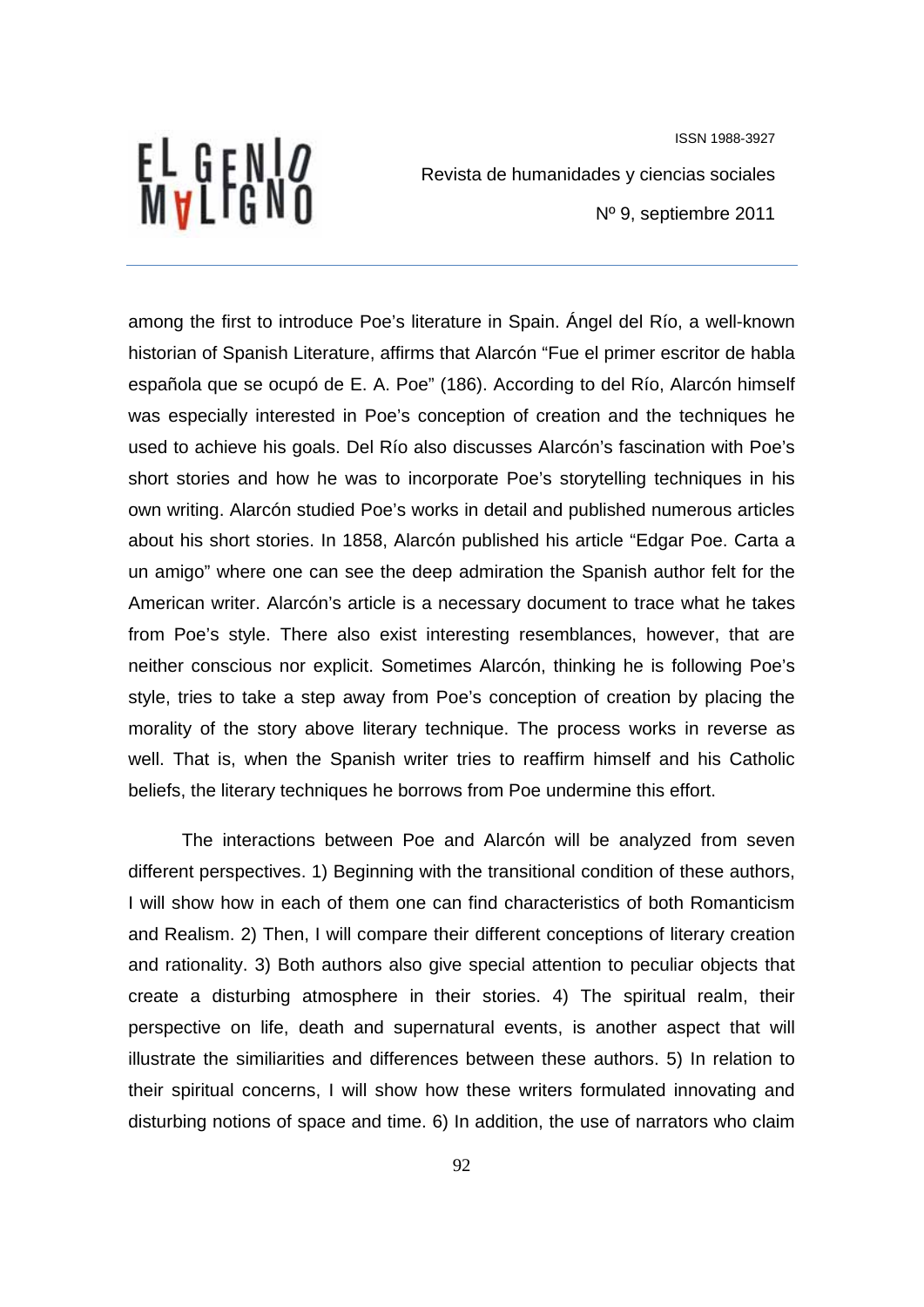

Revista de humanidades y ciencias sociales Nº 9, septiembre 2011

empirical validity as eyewitnesses, implies the authors' manipulation of their readers and an attempt to make their stories appear as documentaries. 7) Finally, it will be pointed out how female characters receive an obsessive attention that, paradoxically, is used to reinforce the masculine protagonists' perspective. It is through these elements that the appealing similarities between Poe and Alarcón will be shown. On the other hand, it will be shown how the main divergence between the two authors, consisting of Alarcón's Catholic morality, underlies all these parallelisms.

# The transitional condition: Romaticism or Realism?

One of the most obvious similarities between these authors is their transitional condition between two literary tendencies. Poe and Alarcón could be considered as figures in between Romanticism and Realism. Beginning with Poe and his tale "MS. Found in a Bottle", one finds many Romantic elements such as the haunted ship, the enraged sea and, in general, the presence of supernatural events. These elements also appear in his tale "A Descent into the Maelström" in which the immensity of the Ocean and the mysteries of the Universe surround the characters. In addition, a constant device used by Romantic writers is the vision of ruins. At the end of his tale "The Fall of the House of Usher", all of these strange, fantastic elements appear in the ruins of an aristocratic family and of their house: "my brain reeled as I saw the mighty walls rushing asunder —there was a long tumultuous shouting sound like the voice of a thousand waters— and the deep and dank tarn at my feet closed sullenly and silently over the fragments of the 'House of Usher'" (*Selected* 78).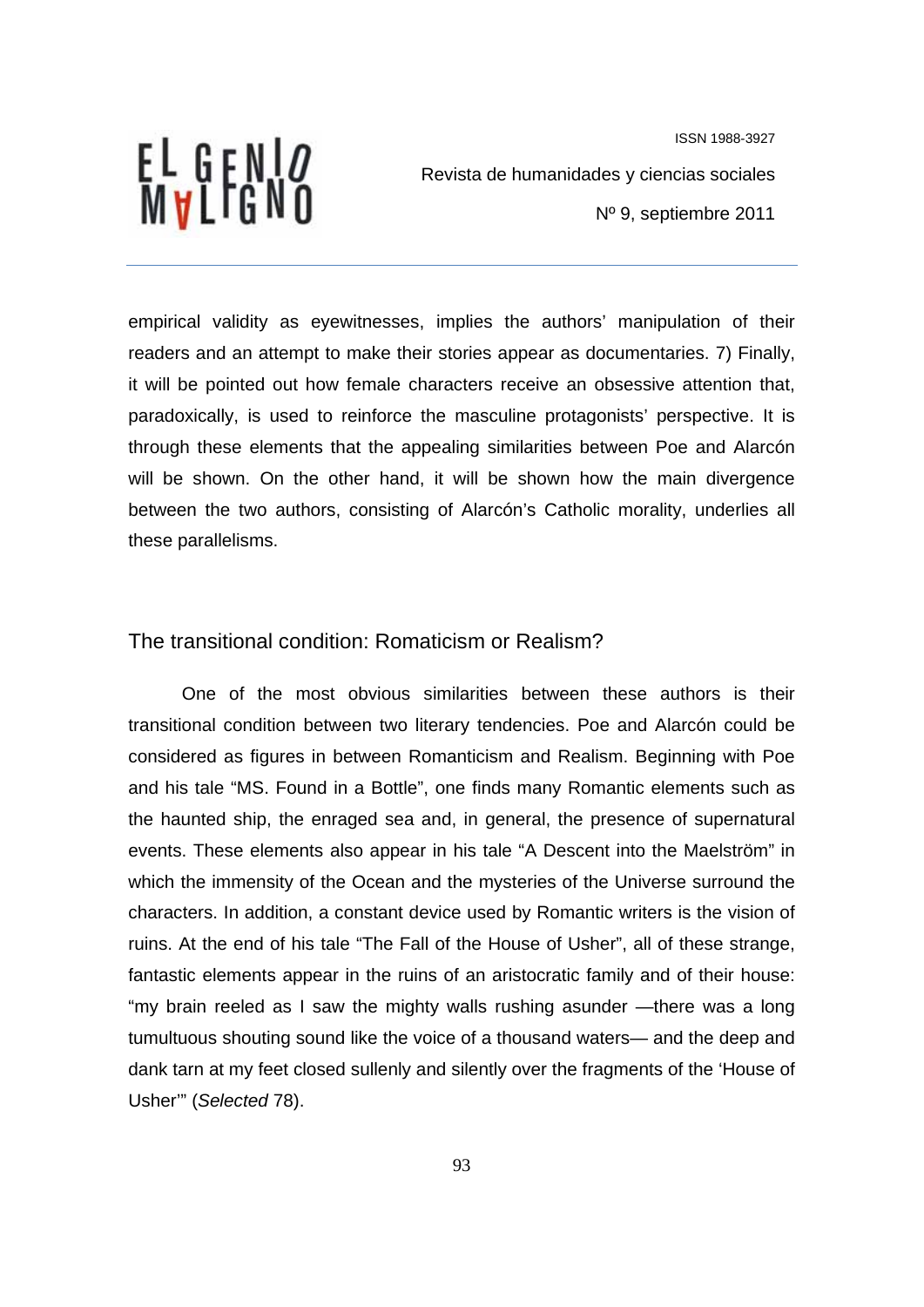# EL GENI*o*<br>Mvlfgno

ISSN 1988-3927 Revista de humanidades y ciencias sociales Nº 9, septiembre 2011

However, one can also see the presence of many realistic elements. In all of Poe's tales there is a conflict between Positivist and Romantic ideas. Two possible character evolutions portray this conflict. Sometimes the protagonists affirm that they do not believe in the supernatural, and from the very beginning of the action they try to find a logical explanation for all the events happening around them. And yet, at the end they have to recognize the existence of supernatural or inexplicable events. Other times, the characters go through the opposite process. They overcome their irrational fears by finding a logical explanation for their doubts.

In the tale "The Purloined Letter," there is an explanation for the polemic between poets and mathematicians, which symbolizes the tension between Romanticism and Positivism. Poe aims at a balance between rationality and irrationality, in particular through the character Dupin. Although a detective, Dupin's methods of investigation are very different from standar police methods. While the police are very rational, detective Dupin goes beyond that rationality, and his solution turns out being a simpler one. His method, however, is also paradoxical; he used what has been called "controlled imagination". Detective Dupont is a symbol of the rational power within human beings and, at the same time, he is able to enlighten the enigmatic events within everyday life.

One can see another example of this kind of paradox between the mathematical exactness and the irrationality in Poe's murderers; while they act with great coldness and intelligent precision, they are, at the same time, mad. David Halliburton interprets these murderers as characters who undertake a conduct similar to that of God: "In his own eyes the pseudo-God is masterly, rational, omnipotent, a superior being who rises above the ordinary world and its denizens. But the reader, standing apart from him, sees him ironically. To us he is simply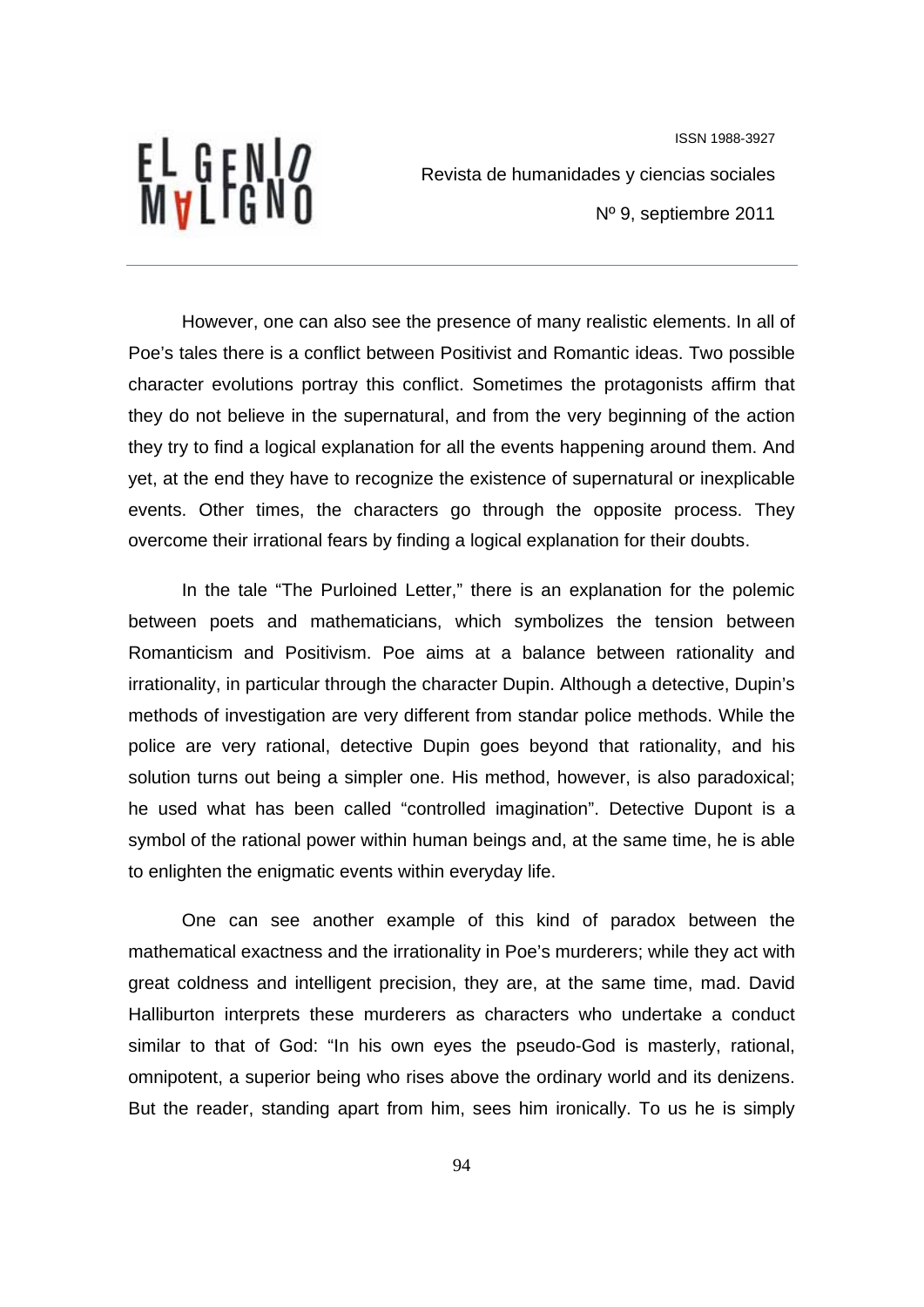

Revista de humanidades y ciencias sociales

Nº 9, septiembre 2011

brutal, bizarre, or mad. We perceive furthermore, that such a being, for all his show, is in the grip of some force greater than himself" (137). In this way, Poe makes the reader reconsider the limits between madness and sanity. Since the narrator is also usually crossing those same limits, the reader never distingues between what is really happening and what is just a product of the protagonist's imagination.

There is a similar tension within Alarcón's narrative. He is also an author caught between Romanticism and Realism. On one hand, he could be classified as a Romantic writer. And yet, he is one of the first writers to introduce Realist narrations in Spain. One can see this tension throughout all his creations:

Alarcón, que atesoraba una indudable maestría para el relato, siempre arrastró el lastre de hacer resaltar lo pintoresco, lo antiguo. […] La incapacidad para abordar los traumas de sus contemporáneos paraliza su capacidad narrativa. […] Esto le impedía tener conciencia de su descubrimiento, el cuento realista; sólo se daría cuenta muchos años después. Lo había tenido delante y lo había estado mirando de reojo. No lo había visto. De ahí las indecisiones en su estilo (Rodríguez 121).

Although he rarely recognized himself as a Romantic, he often used Romantic devices such as tempests, fog, darkness (and other extreme manifestations of Nature), oriental decorations and fantastic journeys. He also had a tendency to place the setting of his stories in the distant past and rarely in his present era.

Alarcón inherited these motifs from Romanticism and, at the same time, he was anticipating some new elements from Realism. He shows some of the features of the new realistic ideology. For example, his characters do not belong to the upper classes and, through the dialogues, Alarcón offered a wide repertoire of local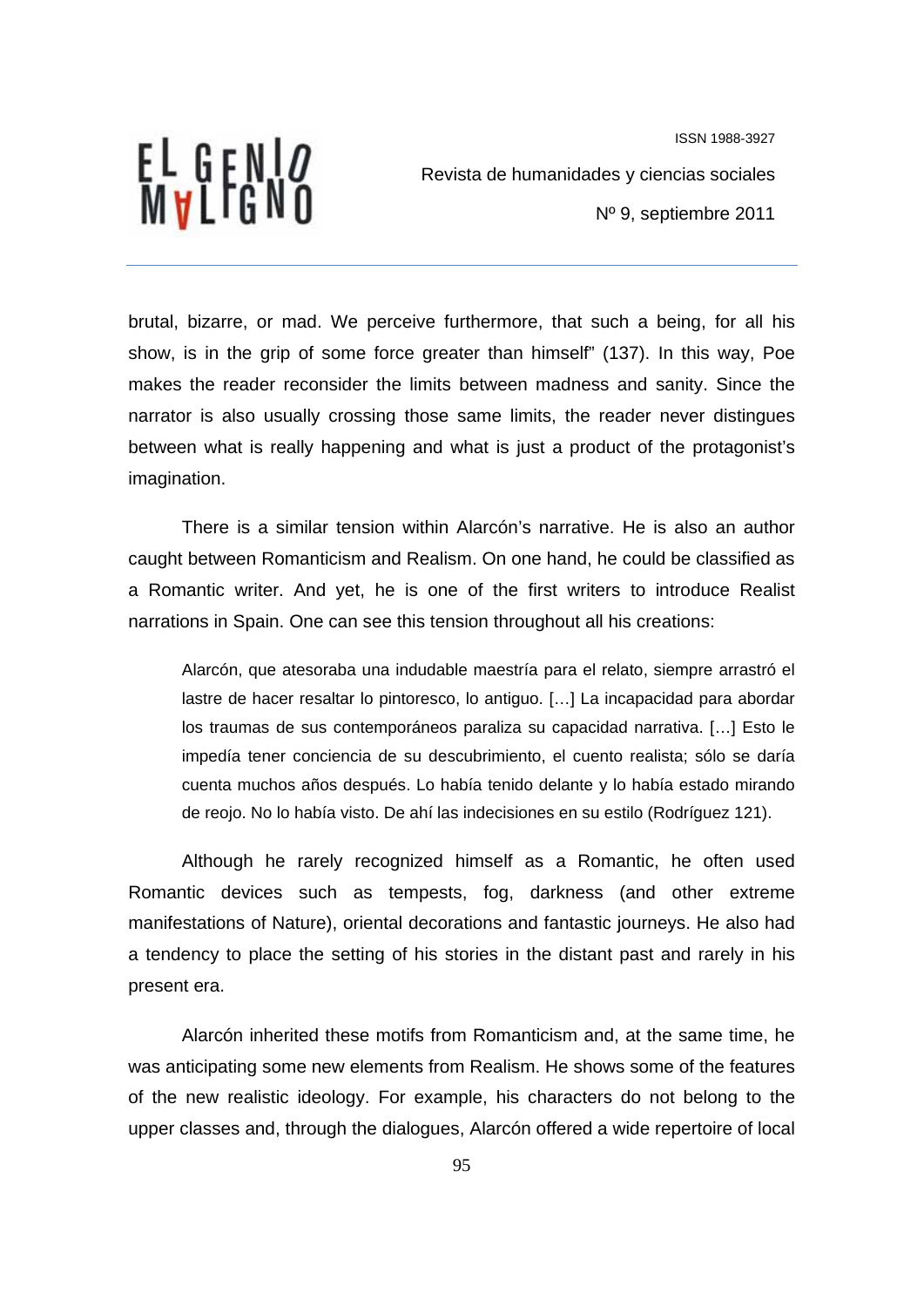EL GENI*o*<br>Mvlfgno

ISSN 1988-3927 Revista de humanidades y ciencias sociales Nº 9, septiembre 2011

or regional speech, leaving behind the artificial language that characterized Romanticism. On the other hand, he could be classified a Romantic author. Alarcón has a tendency to revisit the past as a privileged time: "Sintió el drama de todo romántico, por bien avenido que estuviese con el tiempo en que le tocó vivir —y pocos lo estuvieron, o simularon no estarlo—: la experiencia profunda de que el presente no es possible sin la muerte de un pasado que nuestro anhelo nos hace parecer mejor, prestándole los más fascinadores prestigios" (Fernández Montesinos 194). However, at the end of his life Alarcón tried to separate himself from the Romantic ideal, in which he saw traces of an old fashioned and stagnant world. In this way, Alarcón was also trying to make clear that he did not agree with the heretical character that sometimes accompanies Romanticism. When Alarcón moved away from Romanticism, he reaffirmed his Catholic ideology.

A character that exemplifies very clearly this non-definition between Romanticism and Realism is the judge Joaquín Zarco, the protagonist of Alarcón's "El clavo". At the beginning he is presented as a lonely, melancholic and desperate man who has been damned by a fatal and Romantic destiny. As soon as he faces his moral duties, however, his Romantic side fades away. He has to choose between love and justice. As Laura de los Ríos says, "el personaje cobra un carácter moralista que mitiga, de cierto modo, su tonalidad romántica" (64). He ends up loosing any kind of Romantic "aura" to become a fair judge, a responsible father and a moral husband.

The Romantic ideology that underlies these devices is supportive of a specific conception of human beings as the center around which the Universe is organized. This involves an overdevelopment of the ego that conceives itself as a mighty strength that is being constrained by social conventions and artificial values.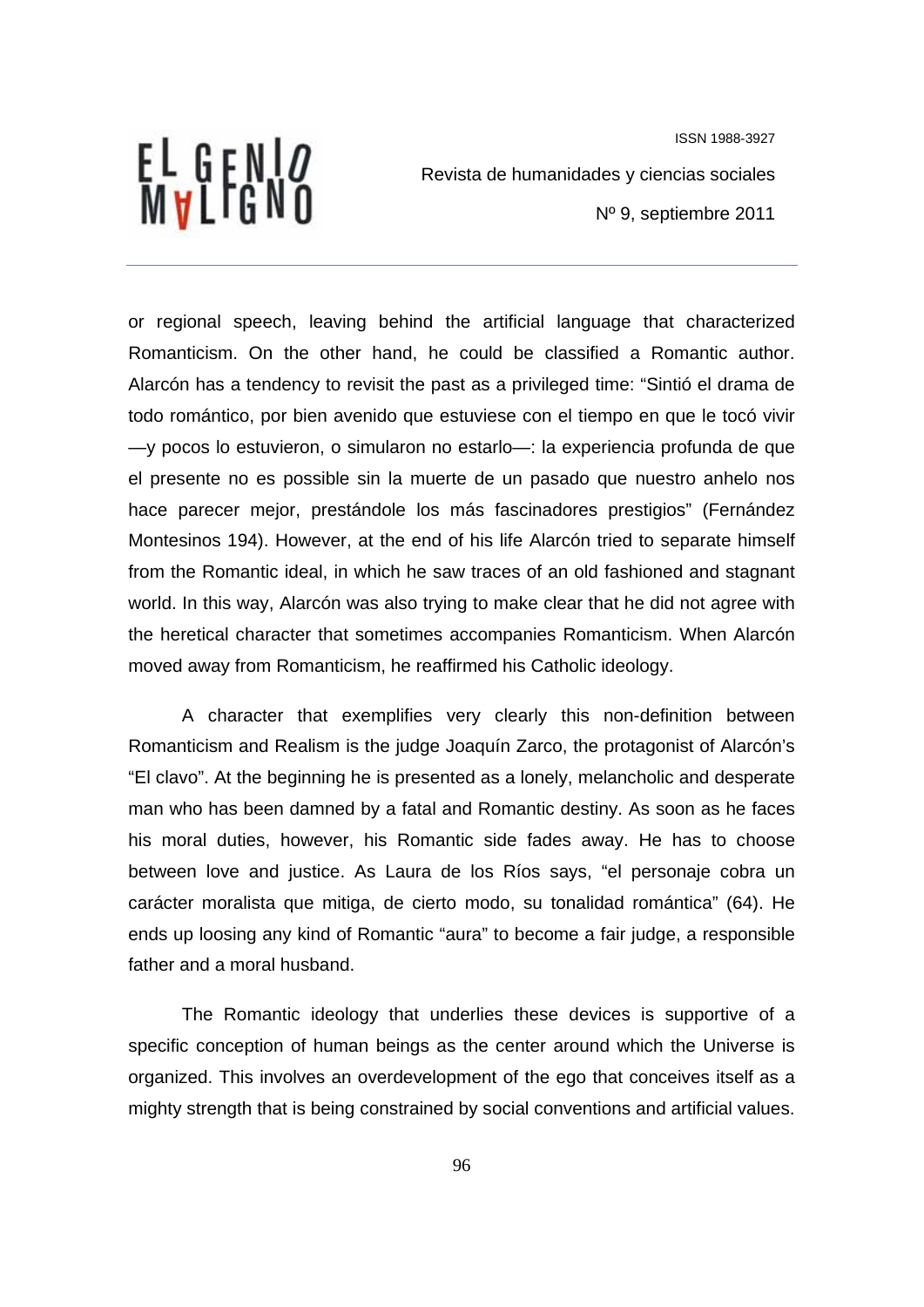EL GENI*o*<br>Mvlfgno

Revista de humanidades y ciencias sociales

Nº 9, septiembre 2011

Therefore, this ego tries to overcome all the obstacles society puts in its way. In this kind of Romanticism, men constitute themselves as their own gods. The expansion of the ego could be considered as pagan pantheism. In this Romantic project, moral and social values are replaced by an amoral individualistic attitude. As for Alarcón, his Romanticism is more an aesthetic artifice than an ideological conviction. Catholic ideology weakens the transgressive potential of Alarcón's Romanticism and turns it into an inoffensive and traditional tendency. He uses similar devices as Poe to create a disturbing atmosphere, but in the last analysis, morality prevails over any other aspect of his tales. His characters do not reach a complete state of religious independance. God is still the center of Alarcón's universe, and Catholic social values end up being established anew. On the other hand, it is also interesting to observe how, in spite of his conservative ideas, the potential trangression of Romanticism provides Alarcón's work with a complexity that brings it closer to Poe.

#### Literary creation and rationality

Alarcón tried to imitate what he thought were the basic elements of Poe's short stories. For example, Alarcón insisted on classifying Poe as a "fantastic poet". He affirmed this because his stories take place outside of the real world and because they have the ability to disturb the reader. In this way, Alarcón situated many of his own tales in fantastic and unbelievable spaces. Nonetheless, this borrowing is a result of Alarcón's misinterpretation of Poe's works, works which cannot be completely considered fantastic. Brigitte Leguen, in an essay about Alarcón's tales, talks about her conception of "fantastic literature." According to her definition of fantastic literature, Poe should not be considered a fantastic poet but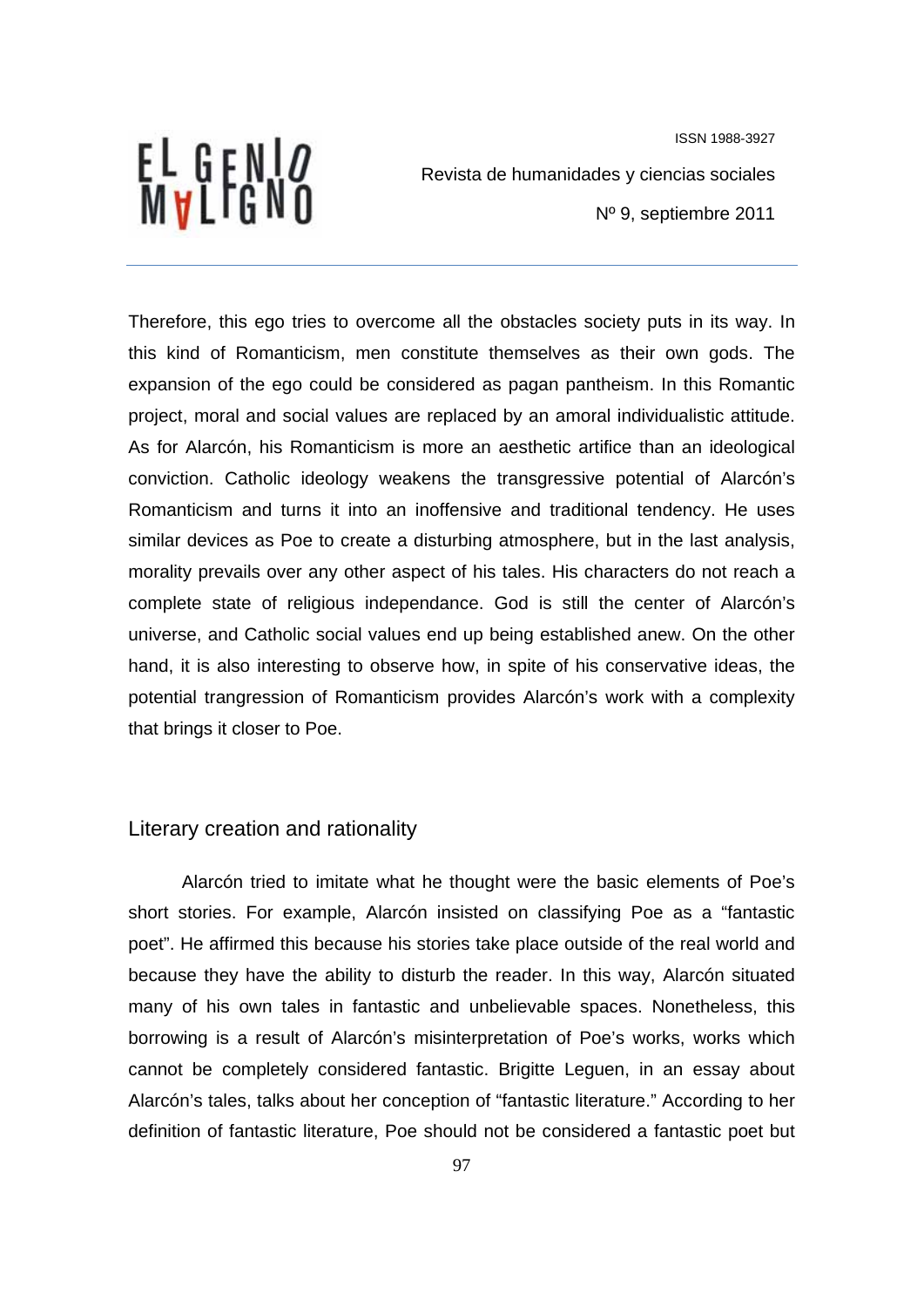EL GENI*o*<br>Mvlfgno

ISSN 1988-3927 Revista de humanidades y ciencias sociales Nº 9, septiembre 2011

an "imaginative" one. Poe distinguishes between imagination and fantasy. For him, the imagination is a supreme ability that gives men access to supernatural truths; in a way, it is a spiritual condition. In this sense, it is necessary to differentiate between the strange and the fantastic. In her essay, Brigitte Leguen describes this difference.

Lo extraño está basado en la ambigüedad de la interpretación que se puede dar a determinados acontecimientos representados en el cuento: son posibles, pero dudamos de cómo interpretarlos. […] sugerir un clima sobrenatural sin apartarse de la naturaleza, y su táctica es deformar la realidad en el magín de personajes neuróticos. Lo fantástico en cambio distingue muy netamente entre objetos llamémoslos imaginarios y objetos ficticios […] El narrador de lo fantástico no se acoge a las leyes de la lógica y del mundo físico y tampoco intenta explicar las situaciones que se van creando, por lo que trata con la misma naturalidad los acontecimientos prodigiosos de carácter extranatural que irrumpen en el marco diegético de la normalidad recreada (209).

Following this definition, one could argue that neither Poe's nor Alarcón's tales fit within the parameters of fantastic literature. Fyodor Dostoevski, in an article about Poe's short stories, directs his attention to this aspect of fantasy versus reality:

His works can hardly be labeled as purely fantastic, and in so far as it falls into this category, its fantasticalness is a merely external one, if one may say so. […] Poe merely supposes the outward possibility of an unnatural event, though he always demonstrates logically that possibility and does it sometimes even with astounding skill; and this premise once granted, he in all the rest proceeds quite realistically. [...] He chooses as a rule the most extravagant reality, places his hero in a most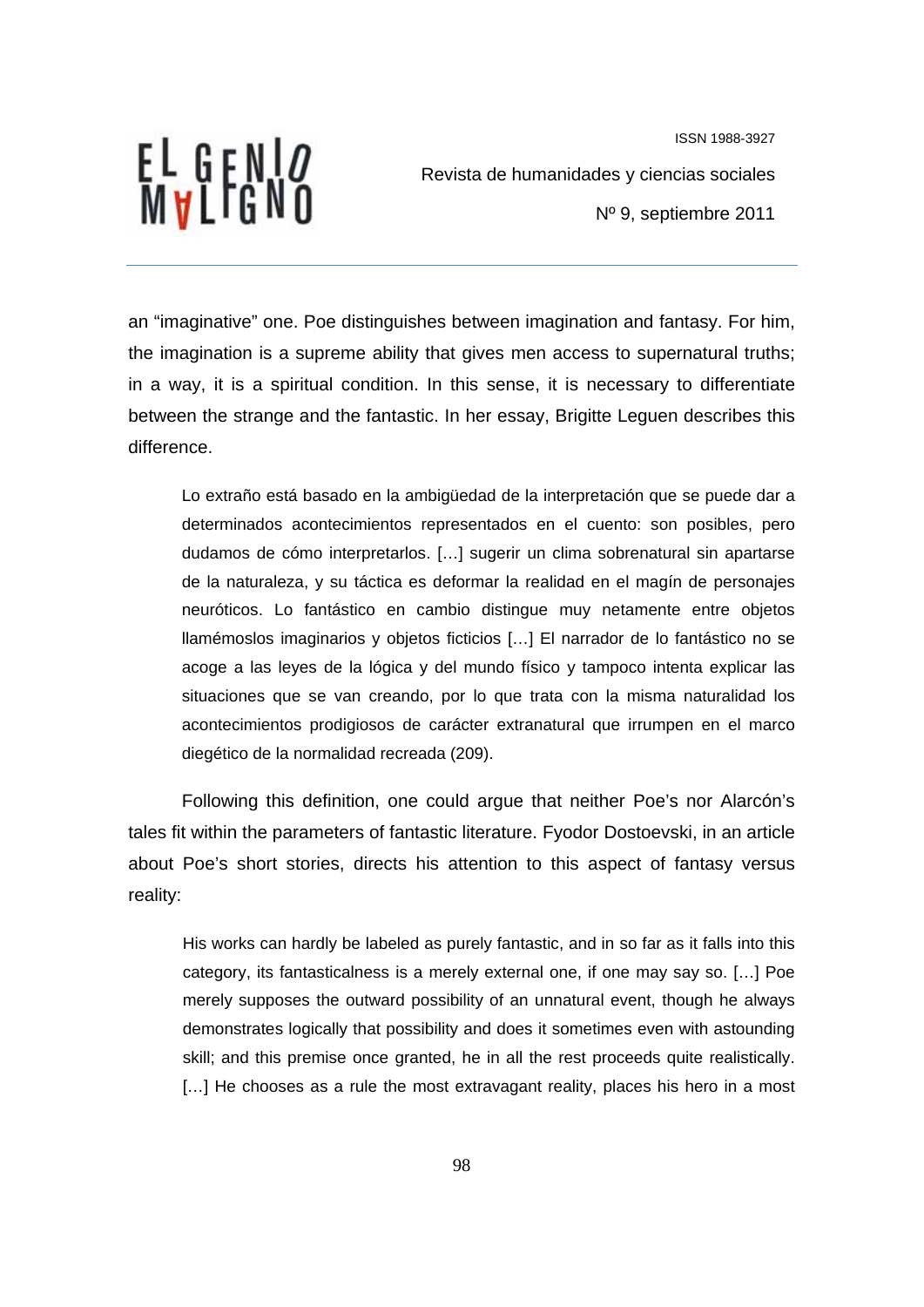EL GENI*o*<br>Mvlfgno

Revista de humanidades y ciencias sociales

Nº 9, septiembre 2011

extraordinary outward or psychological situation, and, then, describes the inner state of that person with marvelous acumen and amazing realism (77-78).

Poe tried to awake the most irrational feelings and sensations. He also affirmed that for literary creation it was necessary to combine an analysis of empirical elements with the imagination of spiritual concepts. This balance between spirituality and materiality, between imagination and reality, irrationality and rationality, is one of Poe's characteristics that interested Alarcón the most. In spite of this interest, the latter was not able to reach Poe's complexity in the combination of fantastic elements with rational explanations. Poe's "imagination" is a proud reaffirmation of the strength of human rationality whereas Alarcón's "fantasy" is a humble recognition of the existence of a non-real space that escapes all human limits, and of a superior entity that in Alarcón's Catholic ideology is represented by God.

Alarcón knew Poe's theoretical texts very well and tried to reproduce all the elements he admired in Poe. Poe's concept of literary creation focuses on the important role played by intelligence and technique. This does not imply that Poe used technique for the sake of technique. He subordinated these devices in order to create concrete meanings or to provoke concrete feelings within the reader. Alarcón affirmed that Poe's intention was to exalt and disturb the reader's state of mind, but also to conquer fantasy by using rational thinking to prove the impossible, extraordinary events and the supernatural.

In his theoretical texts, especially in "The Philosophy of Composition", Poe wrote about the creation of an atmosphere. The main goal for both Poe and Alarcón was to provoke the reader's emotions. From the very beginning of the tale, everything is aimed to create the final effect. Indeed, Alarcón said that the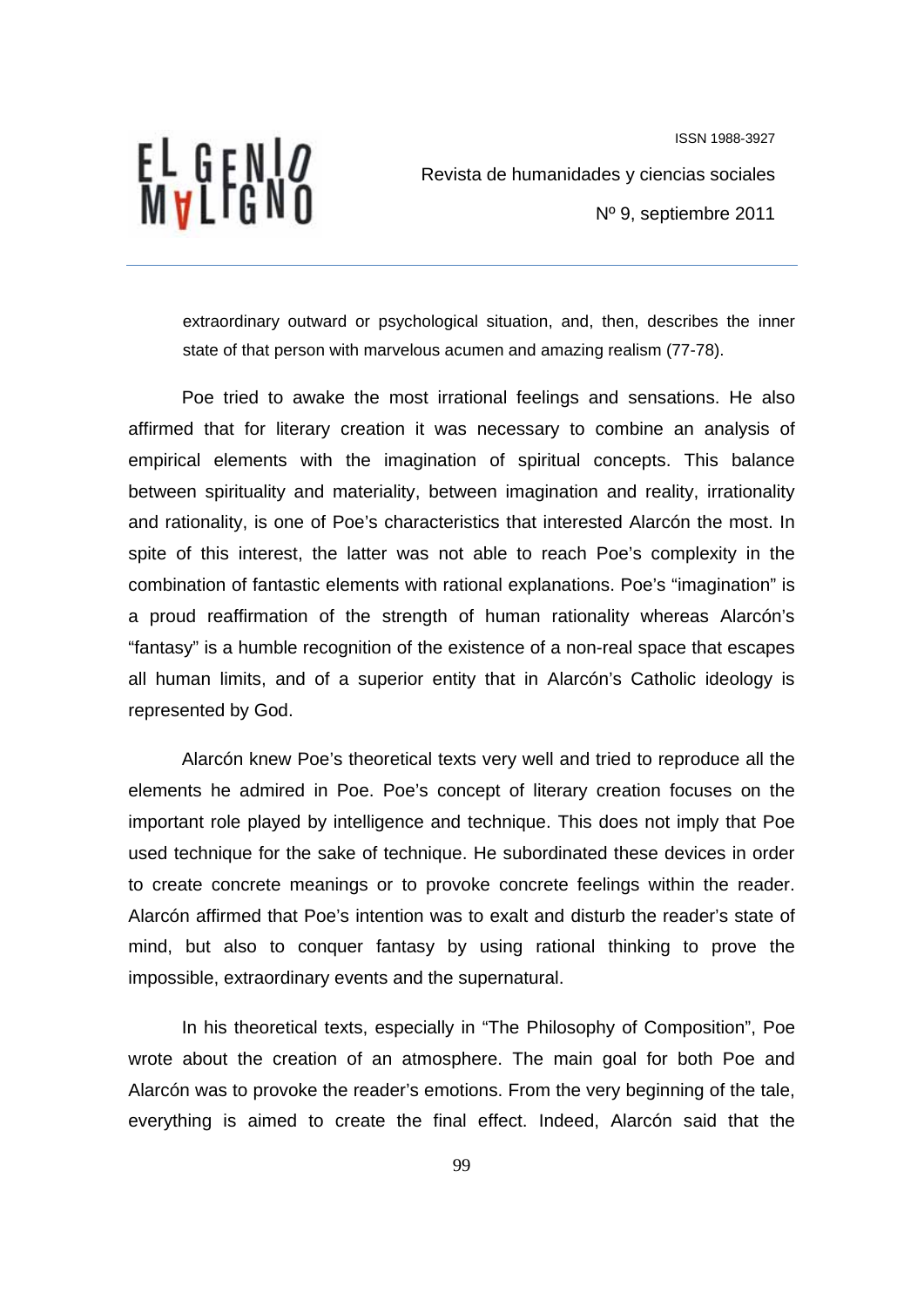EL GENI*o*<br>Mvlfgno

Revista de humanidades y ciencias sociales

Nº 9, septiembre 2011

American writer "ve por intuición […] dónde nace y adónde va a morir cada sensación […] Alarcón pone de resalto en una literatura fantástica como la de Poe su muy consciente distancia ante la realidad más física, más cotidiana y subraya la meticulosa excitación de las sensaciones artísticas que conlleva esa lejanía mental" (Bonet 78). In order to create a feeling, both authors try to capture certain psychic emotions in their extreme manifestations, like terror, anguish or rage. To reach this, Poe thought it necessary to write with a great dose of coldness and without any kind of digressions. Everything must contribute to reinforce the final effect. Alarcón found inspiration in Poe's topics and techniques to create these disturbing atmospheres. Poe tried to awaken readers' emotions through the use of literary techniques. In this sense, one can see a sort of paradox between an irrational element (feelings, emotions and sensations) and a rational element (intelligence, strategies, techniques and coldness). On one hand, there is the image he offers to the reader: a mysterious background, an uncertain terror, but on the other hand, there is a very logical and organized structure. In this way, Poe is trying to make logical thinking and irrationality compatible.

Poe not only was a poet but also a lucid literary theorist. He tried to offer a rational explanation for the creative process and he tried to achieve objectivity within literary creation. One important difference between Poe and Alarcón lies within their abilities as critics and theorists. While Poe elaborated a lucid theory of poetry and artistic creation that changed old conceptions, Alarcón never showed enough consistency in his philosophical works: "el autor, que a menudo acierta como artista, falla siempre lamentablemente como pensador, pues su pensamiento, fluctuante según el estado emocional por que pasa, no es siempre coherente ni consecuente" (Fernández Montesinos 128-129). Moreover, some critics have been very skeptical about Poe's influence on Alarcón. For example,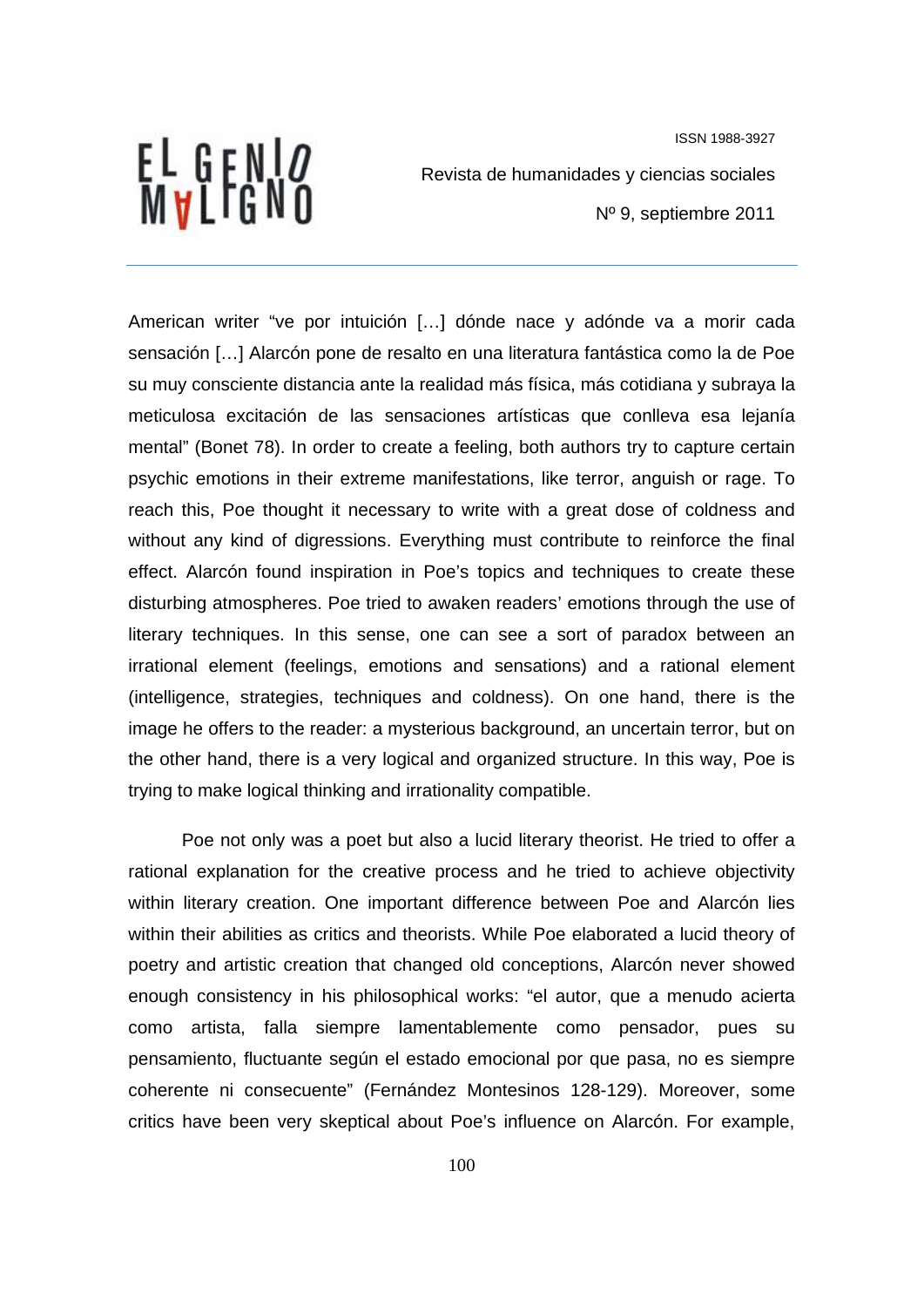

Revista de humanidades y ciencias sociales

Nº 9, septiembre 2011

Fernández Montesinos affirms: "El entusiasmo que Alarcón muestra por el cuentista americano no deja rastro alguno, me parece, en sus relatos, ni él era capaz de hacerse cargo de cuanto había de rigor, de severa disciplina, de decoro literario, en las narraciones que alababa" (186).

In spite of these discrepancies, one can see surprising coincidences between Poe and Alarcón. One of the more illustrative sources of Poe's influence on Alarcón's conception of literary creation and rationality is the relation between Poe's tale "The Fall of the House of Usher" and Alarcón's "La Comendadora". Some of the more remarkable similarities appear in the plots of their tales. Both authors deal with the topic of the death of a familiy lineage and degradation through incest and psychological or physical illness. Alarcón deals with the same motif as in Poe's story, using a very similar style and atmosphere. In these tales one sees the decomposition of an ancient aristocratic family condemned to an inevitable extinction. In Alarcón's tale, the last descendant of the family, a little boy, is physically and psychologically sick and becomes obsessed with the incestuous desire of contemplating his aunt (who is a nun) completely naked: "¡Tía —continuó el niño, dirigiéndose a la Comendadora—, yo quiero verte desnuda!" (*Cuentos* 106). The child's accomplished wishes begin a chain of events that ends in the whole family's decomposition and death. In both tales, Alarcón and Poe show the destruction of the last hope of a lineage's propagation. The last descendents of these lineages are people with very delicate and disturbed physical and psychological health. In Poe's "The Fall of the House of Usher", there exists this idea of a family's physical and psychological weakness: "The stem of the Usher race, all time-honored as it was, had put forth, at no period, any enduring branch; in other words, that the entire family lay in the direct line of descent" (*Selected* 63). In both authors, the psychological degradation is accompanied by a physical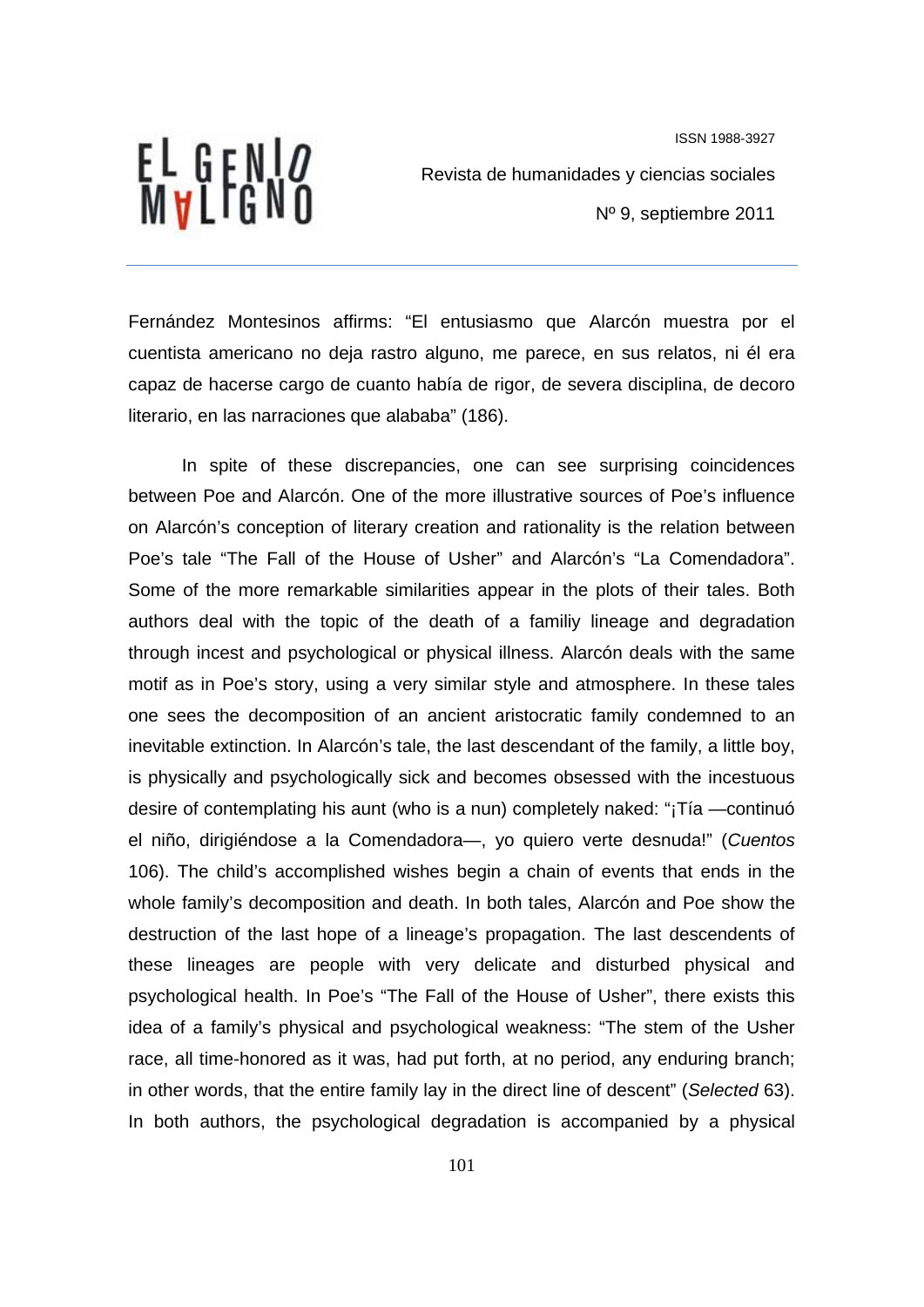

Revista de humanidades y ciencias sociales

Nº 9, septiembre 2011

corruption of the body, and the degeneration of an old family symbolizes a closed and claustrophobic environment where human relationships become harmful and mysterious.

# Poe versus Alarcón: the spiritual realm

In relation to the balance between rationality and irrationality, it is important to see how these authors approach metaphysical topics. Although Poe does not focus on the existence of God or any other kind of supernatural superior creature, in some of his tales he makes some reference to religion. For example, he begins his tale "A Descent into the Maelström" with a quotation by Joseph Glanville: "The ways of God in Nature, as in Providence, are not as our ways; nor are the models that we frame in any way commensurate to the vastness, profundity, and unsearchableness of His works, *which have a depth in them greater than the well of Democritus*" (*Tales* 258). Poe's spirituality is very different from Alarcón's. While Alarcón is much more focused on Catholic and religious beliefs, Poe explores all different kinds of supernatural and irrational events without a prejudice. As Gilliam Brown affirms: "Humanity remains at the center of the cosmos, whatever happens. Poe's cosmology presents a cosmos that mirrors humanity: an unlimited human legibility" (333). In this sense, Alarcón takes a step away from Poe when God remains at the center of the cosmos as a reference by which men can explain the mysteries of life. Alarcón's characters can penetrate the unkown side of the Universe and of the human condition without taking any risks because God always remains as a solution. On the contrary, Poe's characters go through endless experiences without even glimpsing the limits of the consequences.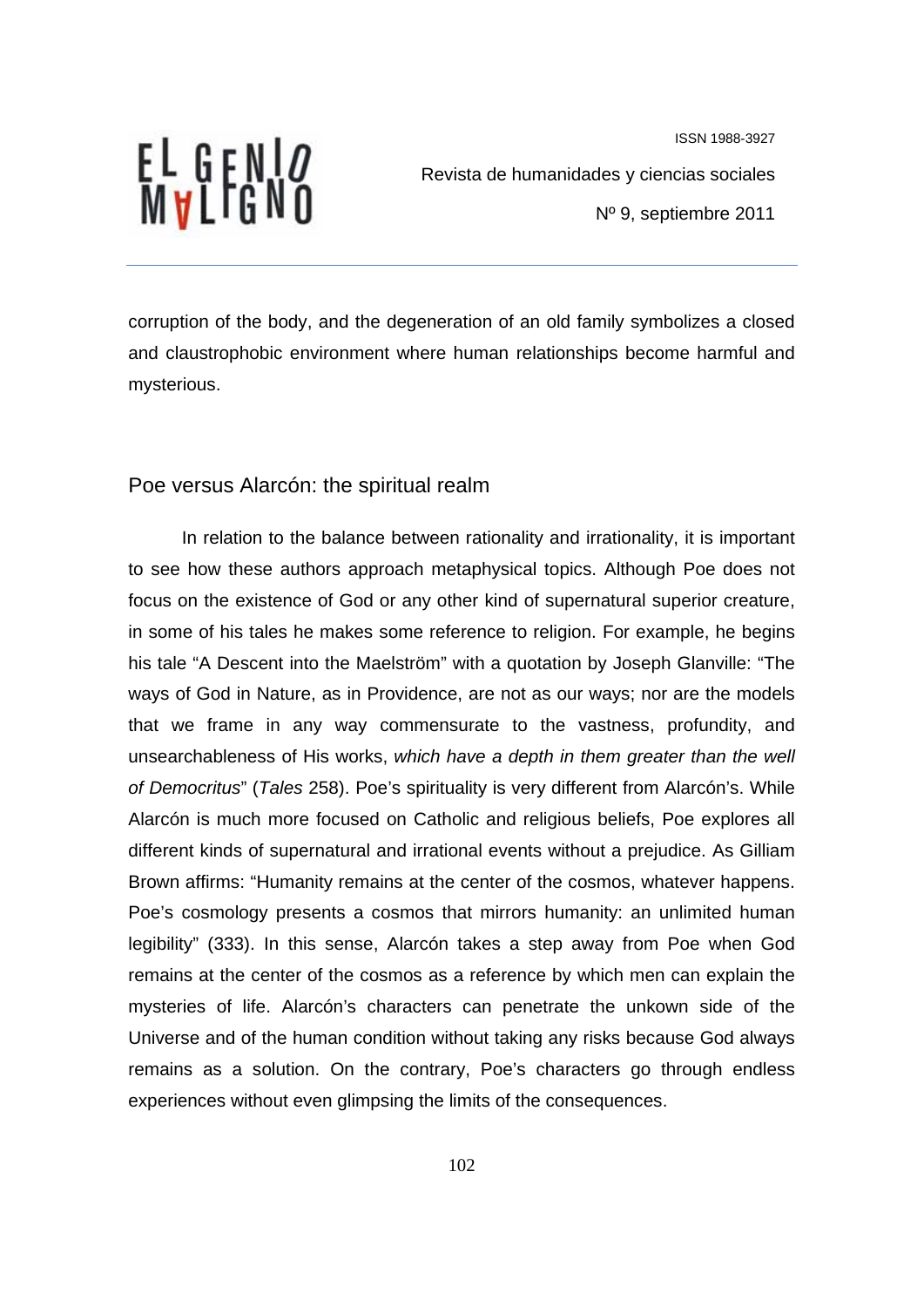# EL GENI*o*<br>Mvlfgno

Revista de humanidades y ciencias sociales

Nº 9, septiembre 2011

Another spiritual obsession that Poe and Alarcón share is their concern about death. In relation to this topic Poe demonstrates a joyful attitude but, at the same time, a horrifying terror. He plays with hypnosis as a technique that is able to alter the concept of death, to manipulate and even to control it. For Alarcón, however, the only possible way of interrupting this natural process is through divine intervention, or through some kind of supernatural power, personified in a horrifying female figure. Both authors deal with death and all its manifestations. Poe deals with natural deaths, necrophilia, reincarnations, murders, and cataleptic attacks that make people appear as if they were dead. In many of his tales, characters have to face death through a dangerous psychological or physical situation. During this process, these characters experience a certain calm in the presence of death. One can find examples of this in his tales "MS. Found in a Bottle", "A Descent into the Maelström" and "The Pit and the Pendulum". Death is one of Poe's obsessions, and presents itself in many different forms. One of the manifestations of death that appears with more frequency in Poe's tales is the presence of corpses, of dead bodies.

This presence of corpses, taken to the extreme, leads to a necrophilical obsession. In Poe's, as well as in Alarcón's tales, corpses reach an independent and macabre state of life that gives them a protagonistic role within the tale. Alarcón participates in Poe's morbid descriptions of corpses. In "El amigo de la muerte":

También pudiera decirse que el doloroso júbilo con que se reconocieron Gil y Elena fue semejante al amargo placer con que el cadáver de un marido celoso (si los cadáveres sintiesen) sonreiría dentro de la tumba al oír abrir una noche la puerta del cementerio y comprender que era el cadáver de su esposa el que llevaban a enterrar… (*Cuentos* 150)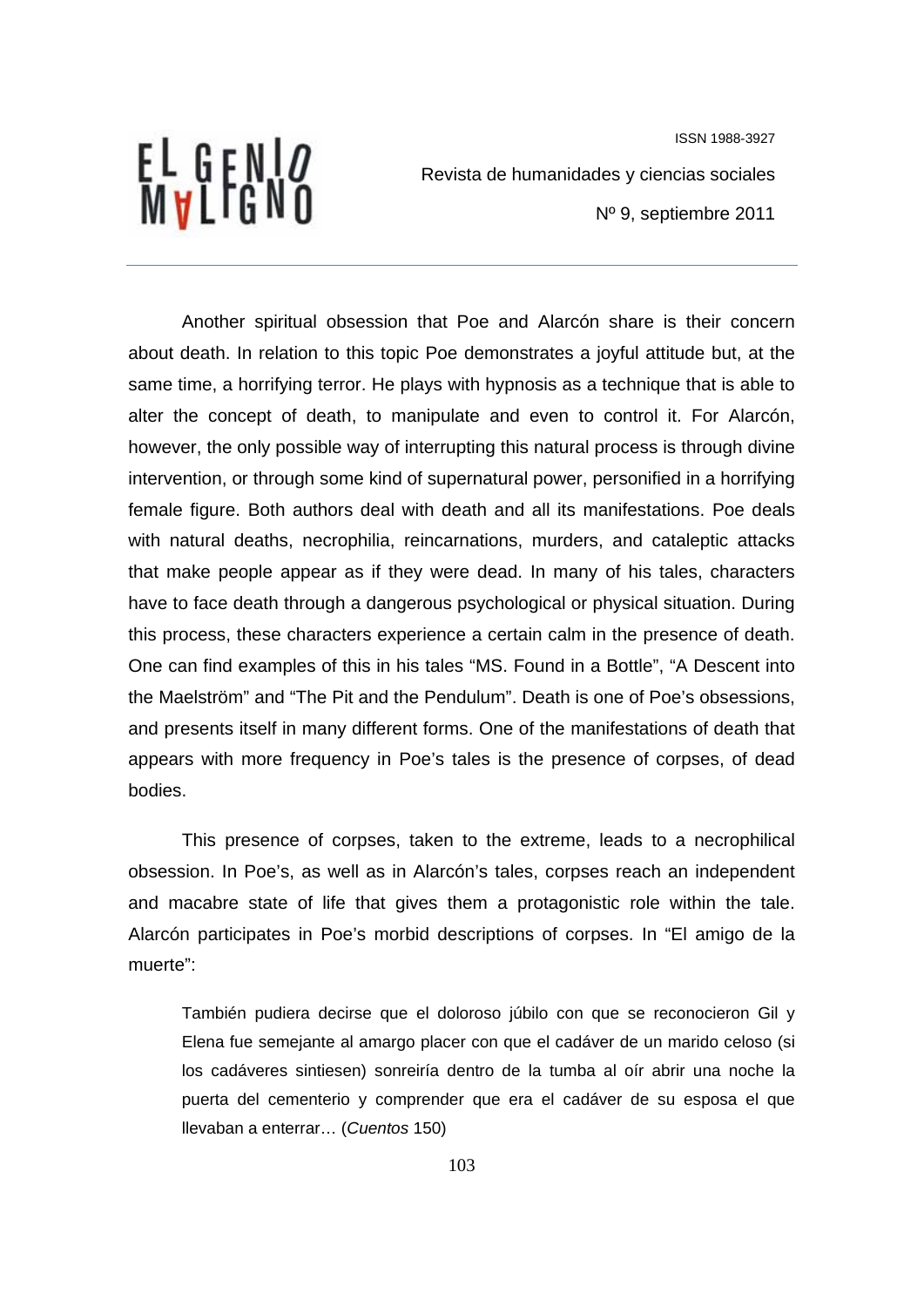EL GENI*o*<br>Mvlfgno

Revista de humanidades y ciencias sociales

Nº 9, septiembre 2011

One finds many such morbid and macabre elements in Alarcón's tales. In the same tale, death is personified by a figure of ambiguous age and gender: "Lo que realmente parecía era un ser humano sin sexo, un cuerpo sin alma, o más bien un alma sin cuerpo mortal determinado. Dijérase que era una negación de personalidad" (121). The author offers a detailed description of every single element that accompanies death. Death drives a stagecoach made of human bones: "aquel carro no era de marfil, sino pura y simplemente de huesos humanos, pulidos y enlazados con exquisito primor, pero que no habían perdido su forma natural" (166-167). Alarcón and Poe share this tendency to use macabre symbolism. Alarcón, however, does not borrow it from the American writer. He takes his symbols from the moralistic works in the Golden Age or even Medieval Spanish Literary tradition. In Alarcón there is always a twist towards religious morality whereas Poe's morbidity shows a heretic attitude that inquires into the dark side of human beings. In "El amigo de la muerte", death appears as a moral device that shows how vain human aspirations are:

¡Yo no sé como abajo no sois amigos todos los hombres! La identidad de vuestras desgracias y debilidades, la necesidad que tenéis los unos de los otros, la brevedad de vuestra vida, el espectáculo de la grandeza infinita de los orbes y la comparación de éstos con vuestra pequeñez, todo debía uniros fraternalmente, como se unen los pasajeros de un buque amenazado de naufragar. […] Un mismo peligro los rodea…, y *mi presencia* los iguala a todos. Pues bien: ¿Qué es la Tierra, vista desde esta altura, sino un buque que se va a pique, una ciudad presa de la peste o del incendio? (168).

The investigation of the unknown involves a questioning of the limits between death and life. For Alarcón and Poe those limits are not completely clear. That is why in some of their narrations, the main characters go through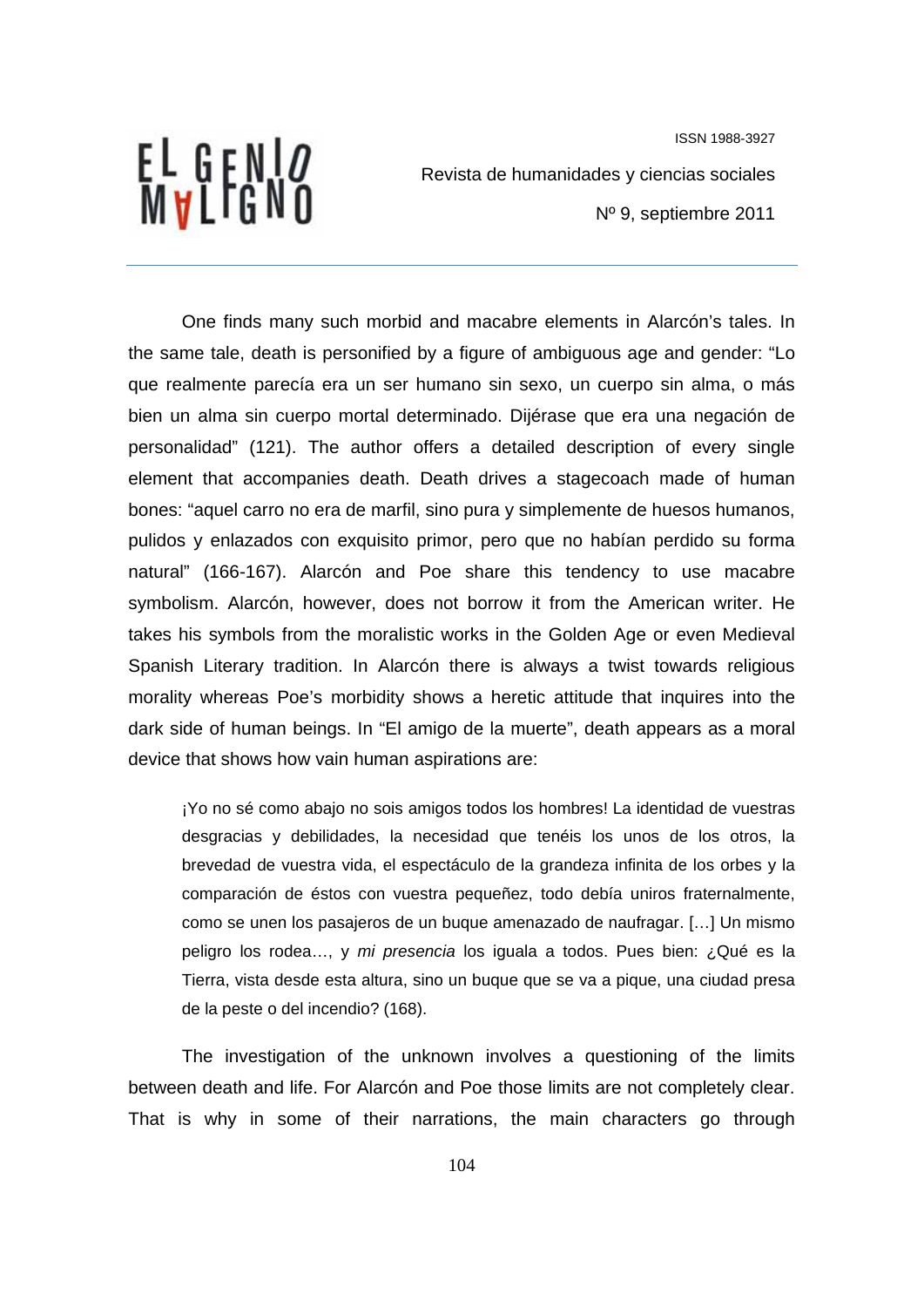EL GENI*o*<br>Mvlfgno

Revista de humanidades y ciencias sociales

Nº 9, septiembre 2011

experiences in which there is a transition between the two states. Once again, the most obvious of Alarcón's examples is "El amigo de la muerte". In this story, a suicidal is given the opportunity of, after dead, living a sort of dream in which he can accomplish all of his aspirations. However, he is not conscious of his situation. He does not know that he is already dead. Once all of his dreams have been achieved, death awakens him and tells him he has been dreaming. At this point, he knows he is dead but, at the same time, he is still alive and talking and feeling. In this way, one sees this character experiencing different kinds of "living" deaths. The difference, once again, would lie in Alarcón's Catholic ideology. After having opened a great repertoire of possibilities, he ends up simplifying all of these complex topics by explaining them under a religious light: "-No vais a morir, porque nunca habéis vivido!… Al contrario; ¡vais a nacer a la vida del alma, que para vos será un sufrimiento eterno, como para los justos es una eterna bienaventuranza!" (*Cuentos* 145).

Alarcón shows a very positive conception of death as a way of reaching eternity, in a religious and in a non-religious sense: "El olvido está en la vida, Condesa, no en la muerte" (*Cuentos* 147). Alarcón inherits from Poe the obsession about the limits between life and death. Laura de los Ríos, in the introduction to her edition of Alarcón's tales, points out some of Alarcón's concerns: "El tránsito de la realidad, la de este mundo, al mundo de la muerte —que es vida— está llevado de manera magistral; nos parece que lo real es irreal, que lo imposible es posible, que lo soñado es vivido, y en ese equívoco entre el vivir y el morir, en ese filo, está la gran fuerza y modernidad del cuento de Alarcón" (311). Good examples of this unclear relation between life and death in Poe are the tales "Berenicë" and "Ligeia". In the first, there is a premature burying of a woman. In the second, there is a reincarnation of Ligeia's spirit in another woman's dead body. One of the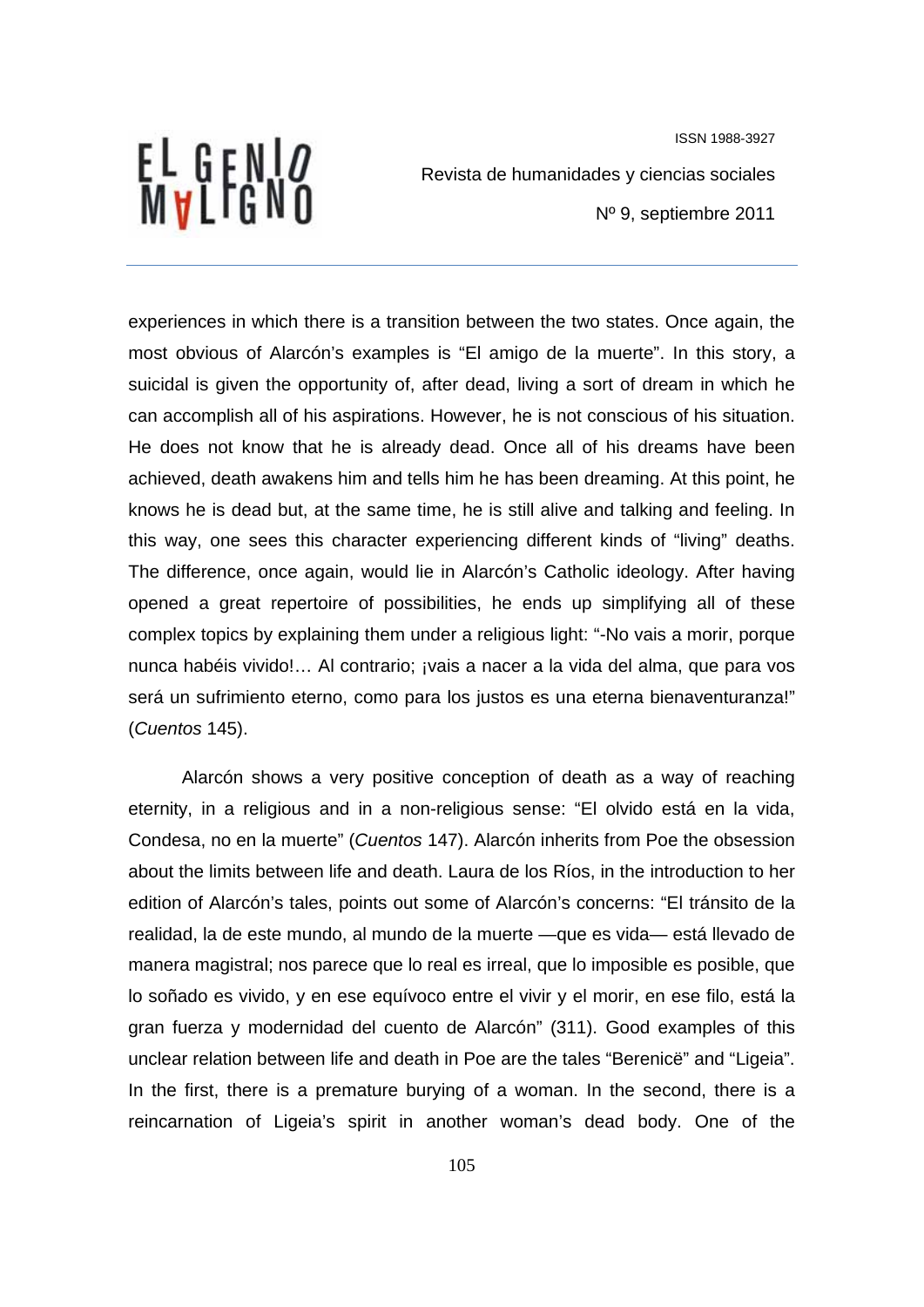

Revista de humanidades y ciencias sociales

Nº 9, septiembre 2011

consequences of these unclear relations between life and death is the creation of an extremely dream-like atmosphere. In Alarcón and Poe's tales, dreams serve as the transition between life and death and, in this way, relate to the spiritual realm. As Jonathan Elmer has pointed out, Poe's tales (and one could add Alarcón's tales) deal with different transitional states rather than with death itself:

His tales are not finally so much about the death of their characters as about those characters' *inability to die*. All the live entombments, graverobbings, revenant wives, hopelessly mourning lovers, perversely confessional murderers, and communications from beyond annihilation —all these characteristic features of Poe's tales and poems bespeak less a fear of the irrevocable termination of life than the correlative anxiety before the interminable nature of death (109).

Another aspect related to this obsession with death is suicide. In Poe's tales, there is the idea of his narrators' psychical suicides. Male characters are able to glimpse at the mystic element of their own mortality. However, these glimpses come from the cruel and sadist torture these narrators inflict upon themselves. They also commit suicide from a religious point of view by closing, for themselves, access to the spiritual reign. The possibility of ascension is buried by the shadows of a subliminal world of fantasies and hallucinations. In some of Alarcón's tales, one finds the presence of suicide as a solution to the protagonist's crisis. Because of his Catholicism, however, Alarcón has a very negative conception of suicide, showing, in this way, an anti-romantic stance:

Cantemos a los que tengan paciencia y perseverancia para sobrellevar las tribulaciones de la vida, no a los que huyen; no a los que desertan; no a los que dan a la humanidad el grito del pánico y de la derrota! No; no hagamos cien años después de Goethe y de Rousseau, la sacrílega apoteosis del sucidio. El suicidio pudo estar de moda, entre las gentes que viven la vida del alma, allá en los febriles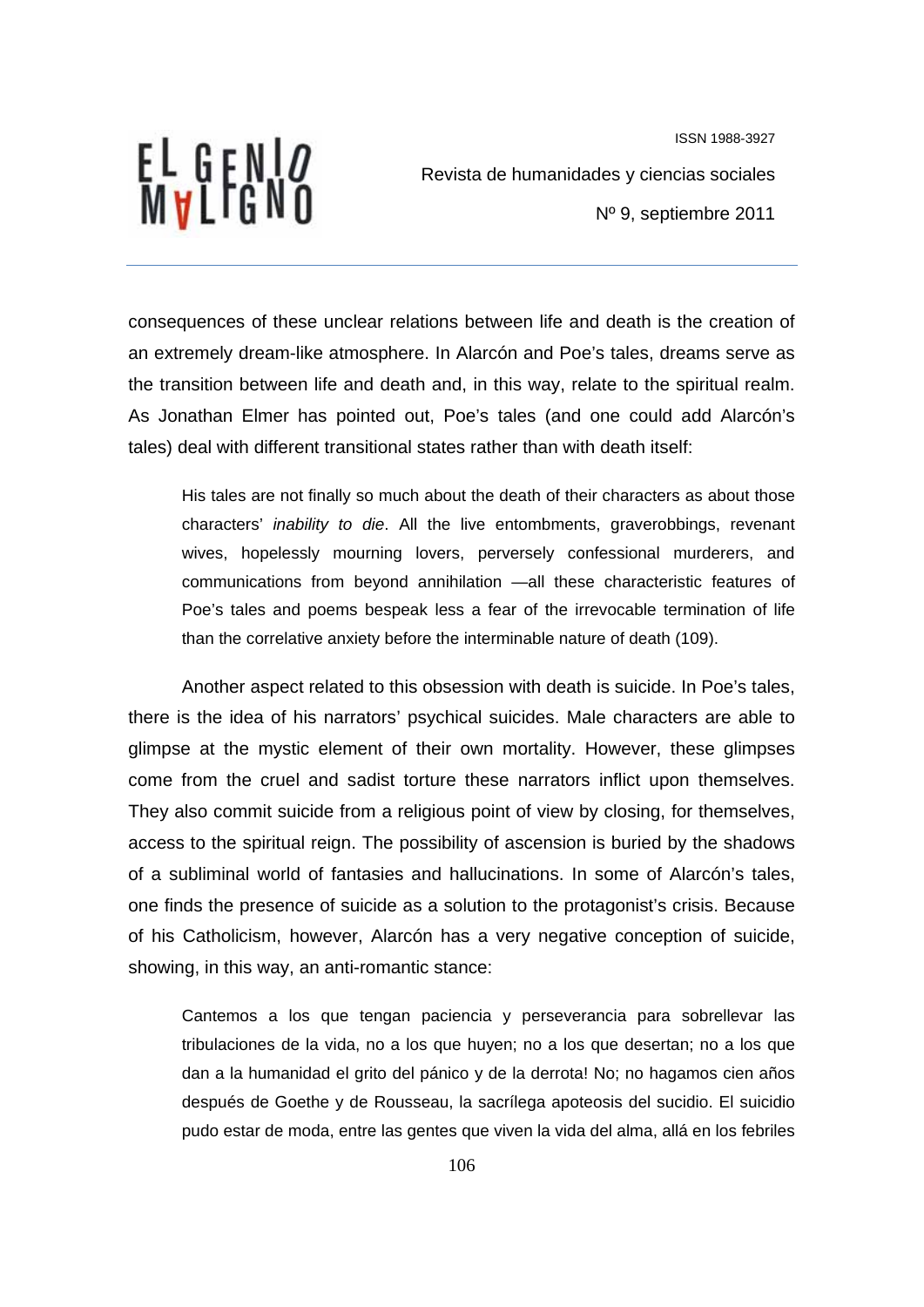

Revista de humanidades y ciencias sociales

Nº 9, septiembre 2011

días del romanticismo; pero hoy ha sido ya relegado al uso exclusivo de los comerciantes que quiebran, de los jugadores que pierden lo suyo y lo ajeno, de los ladrones de frac cogidos *in fraganti*, y de todos los que, para decirlo genéricamente, no viven otra vida que la de la materia, cuyo dispensador y regulador es el dinero (cited from Martínez Kleiser 147-148).

Poe, on the other hand, does not offer any kind of moral statement about suicide. One could see a certain fascination in his approach to suicide. The protagonist of his tale "MS. Found in a Bottle" is fascinated with the idea of his own death. At a certain point in the story, he seems to be looking forward to his own upcoming destruction. The contemplation of one's own death as an attractive idea is frequent in Poe's tales, as in "The Pit and the Pendulum": "And then there stole into my fancy, like a rich musical note, the thought of what sweet rest there must be in the grave" (*Tales* 532). In contrast to Alarcón's Catholicism, in Poe there is a pagan celebration of human control over destiny, without worry over religious redemption. Futhermore, Poe's suicides are not a consequence of a non-reflexive and spontaneous reaction but a conscious inquiry into the enigmas of life.

# Space and Time

The relation between death and life, and the non-clear limits between them, involves a reevaluation of the conception of the time and space in which the action takes place. If the reality of life and human condition are to be doubted, then one needs to start from a different conception of time and space. In this regard, Laureano Bonet wrote a lucid essay on Alarcón's treatment of space. According to Bonet, there are some similarities with Poe in his use of imaginary spaces that do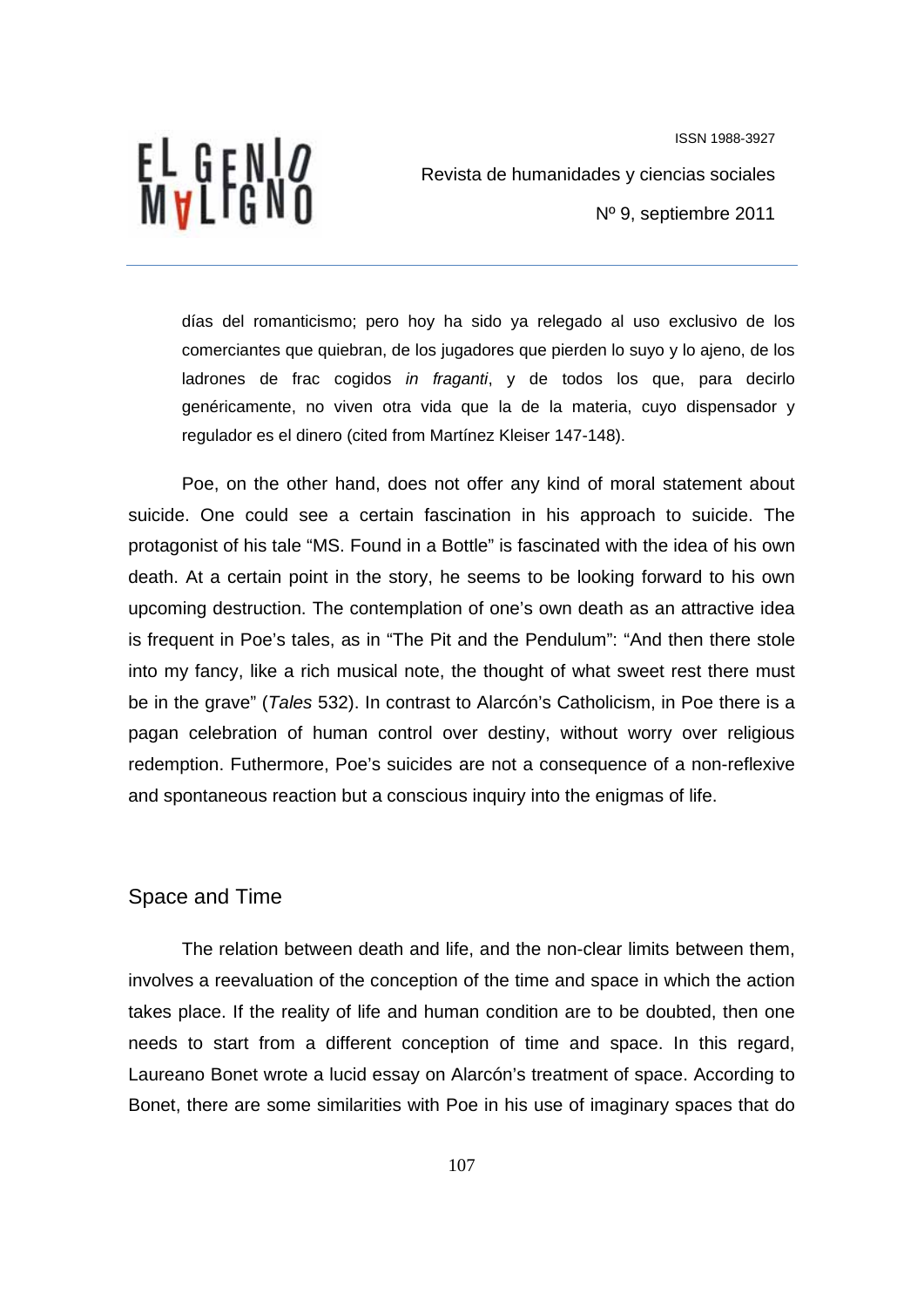

Revista de humanidades y ciencias sociales

Nº 9, septiembre 2011

not give an appearance of reality. In Alarcón, these spaces are sometimes so unreal that they allude directly to a metafictional space. Alarcón consciously aims at this artificiality, this theatrical effect in his own stories, to inflict the feeling of commotion upon the spectator: "La realidad urbana, por tanto, es absorbida por la artificiosidad cultural y el simulacro […] La narrativa alarconiana cuya verdad estética —que no documental— se haya agazapada entre los temblores expresivos y las sensaciones más convulsas" (Bonet 85).

Following this model, Alarcón's narrative presents very dense and complex spaces that are "hondamente psicologizados —y reflejadores del juego de tensiones dramáticas entre los personajes" (Bonet 88). In Poe and Alarcón's stories, the geographical distance, completely free from sociological references, creates a sense of an emotional isolation. In this kind of space, the narrator and the characters move nervously towards areas that become more and more mythical, deceptive and unbelievable:

el derramamiento del espacio narratorio por el propio cuerpo de los personajes, en comunicación metonímica abiertamente romántica y mediante una no menos poderosa deixis enunciadora: brotan así sucesivos *ecos* entre el entorno cósmico y el vivir subjetivo, lo que provocará un intenso patetismo (melo)dramático (Bonet 115).

In these tales, space is presented as a microcosm, as an isolated emptiness that intensifies the characters' obsessive tensions and relationships. In Alarcón's "La Comendadora", the spatial decoration is austere and aristocratic. After setting the scene, he immediately describes the characters and creates a rarefied atmosphere. There are great similarities with Poe's "The Fall of the House of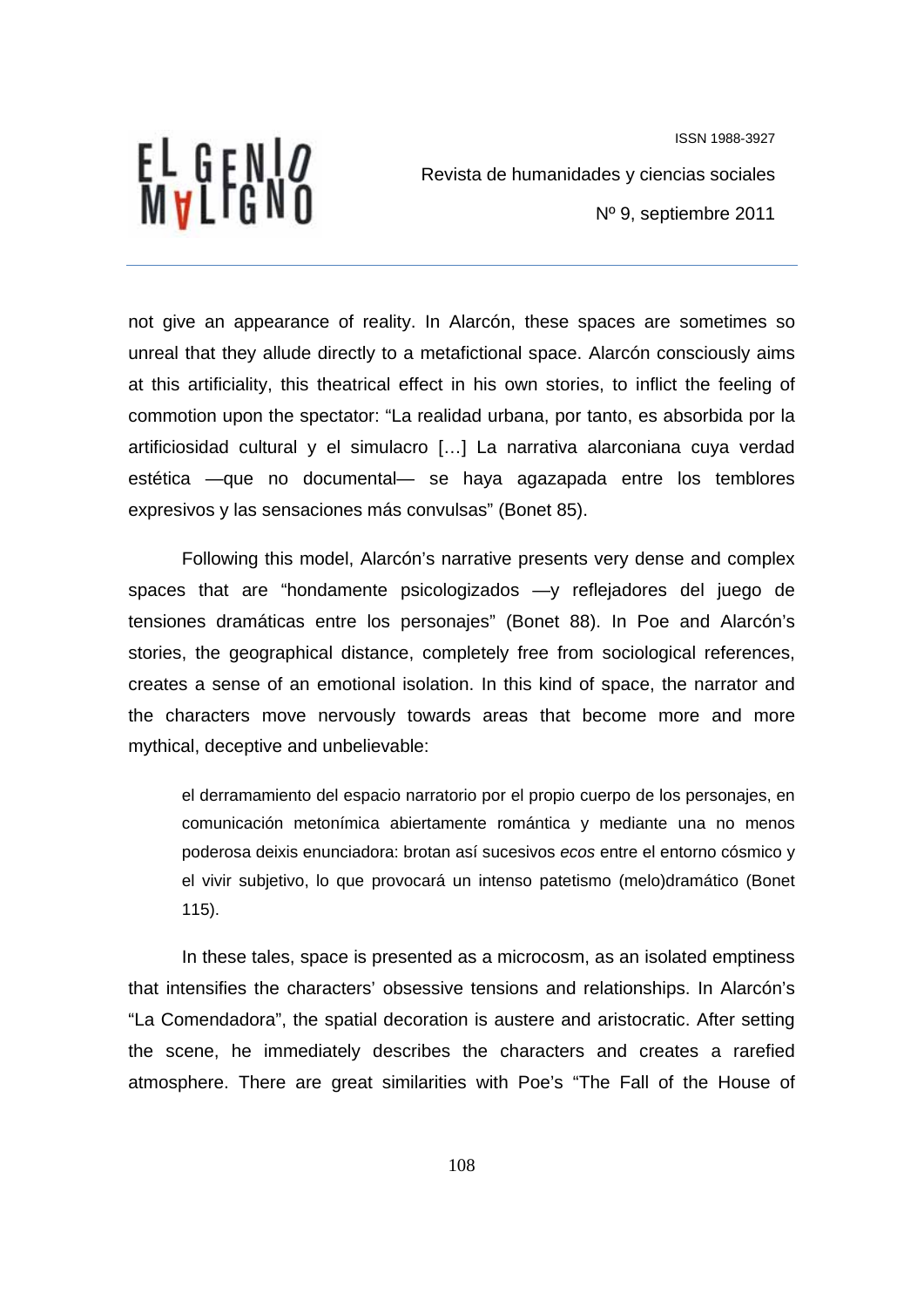

Revista de humanidades y ciencias sociales

Nº 9, septiembre 2011

Usher" where the space becomes a symbolic atemporal, entity that helps to create a horrifying atmosphere.

There is great symbolism in the use of weather elements like rain, storms, coldness, heat, and especially obscurity. The presence of the night is essential in Alarcón and Poe's stories. The night serves to create an intimate atmosphere and to hide and disguise different aspects of reality. The night is also the time of dreams and unconsciousness. In Alarcón's tales, one finds many obscure and deep places that along with the night are associated with death.

Closely related to space is the presence of cosmic travels, through which the authors reflect on cosmogony and world mysteries. Phenomenona such as the movement of planets, eclipses or magnetic strengths within Nature are also objects of these authors' concerns. In many of Poe's tales it is easy to find alternative universes ("Mesmeric Revelation"), spatial travels ("The Unparalleled Adventure of One Hans Pfaall") and temporal travels ("Mellonta Taunta" whose title in Greek means "these things are in the future"). In some of Alarcón's tales, one also finds these cosmic travels. "El amigo de la muerte" is possibly the best example. It is the story of a suicidal man who is taken on a fantastic, cosmic trip by Death: "nuestro hombre sentía lo que no ha sentido ningún otro hombre: ¡el doble movimiento de la Tierra alrededor del Sol y en torno de su propio eje!" (124); "El carro parecía vagar en el vacío, fuera de la atmósfera terrestre" (169). There are constant references to these cosmic spaces, which are manifestations of the terror provoked by Nature's mysteries. In Poe's "MS. Found in a Bottle", the protagonist has to face these strange Phenomena: "our attention was again arrested by the appearance of the sun. It gave out no light, properly so called, but a dull and sullen glow without reflection, as if all its rays were polarized. Just before sinking within the turgid sea,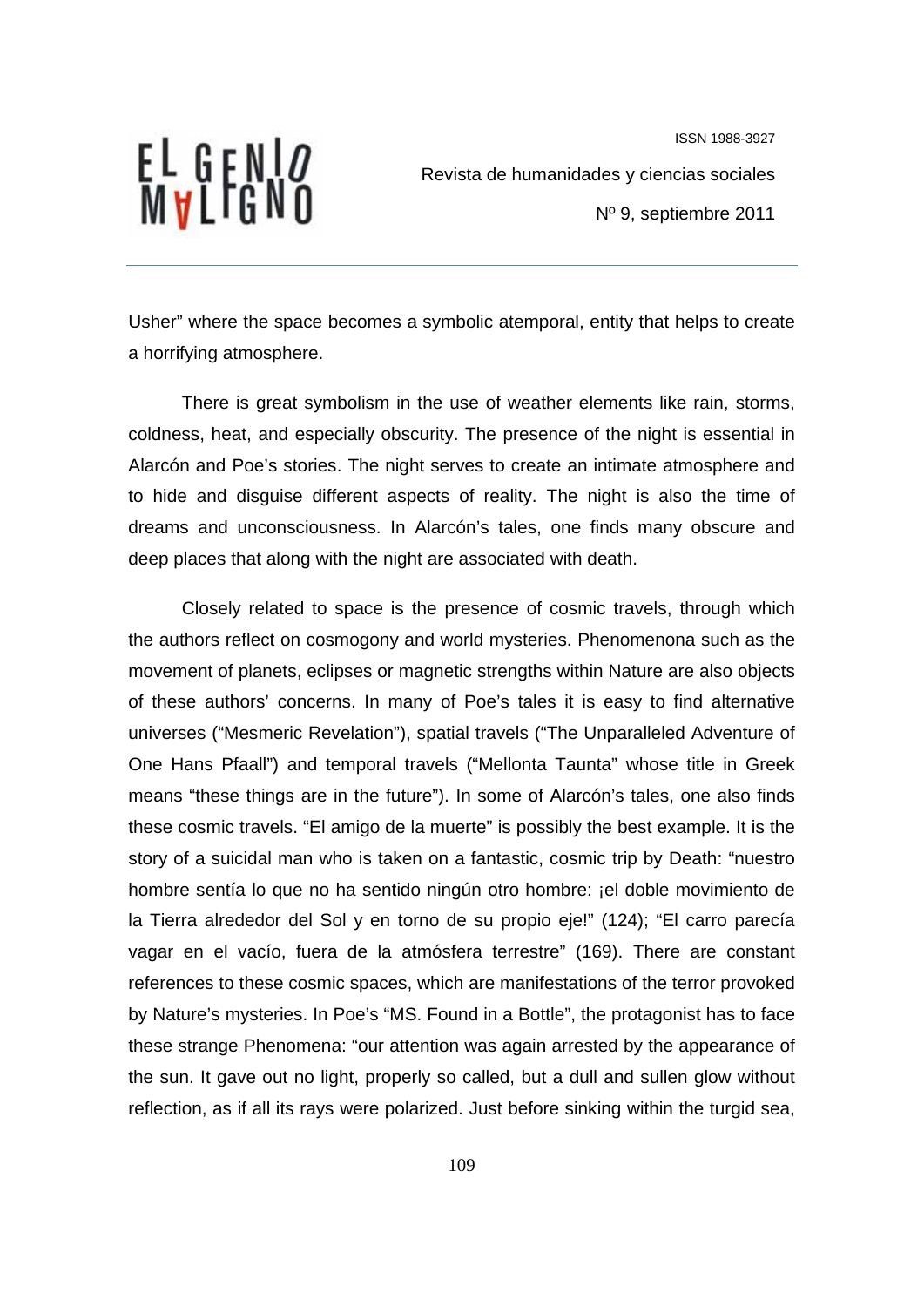

Revista de humanidades y ciencias sociales

Nº 9, septiembre 2011

its central fires suddenly went out, as if hurriedly extinguished by some unaccountable power" (*Selected* 11). Félix Martín explains the implications of the use of this kind of space in Poe's tales:

Su autor nos traslada hasta regiones polares —mar del sur, polo sur o costa de Noruega— concebidos como límites absolutos de la exploración y del conocimiento humanos. La entrada en estas regiones que descienden hasta el centro de la tierra a través de las cataratas y vórtices gigantescos conduce al narrador a conocimientos secretos cuya revelación implica su propia muerte (57).

These physical travels are also symbolic travels to the unknown and mysterious regions, but also to the dark side of human beings. They show their concerns about the cosmic mysteries within Nature. In relation to these mysteries, possibly Alarcón's clearest example is "El amigo de la Muerte": "Un sordo ruido, como el que precede al terremoto, resonó debajo de la tierra. Alzóse luego alrededor de los dos amigos un vapor ceniciento, entre cuya niebla apareció una especie de carro de marfil por el estilo de los que vemos en los bajorelieves de la antigüedad pagana" (166). These mysteries present themselves by means of ominous natural catastrophes like earthquakes, floods, storms or eclipses: "A medida que avanzaban hacia Oriente la oscuridad era más densa, el reposo de las ciudades más profundo, mayor el silencio de la Naturaleza. La luna huía hacia el ocaso como una paloma asustada, mientras que las estrellas cambiaban de lugar en el cielo como un ejército de dispersión" (167). In this way, the action is taken out of a realistic atmosphere providing it with a completely "fantastic" tone that makes any kind of potential criticism harmless and unrelated to the real world.

Not only space but also time receives very special treatment in Alarcón and Poe's tales. At some point in the stories, time seems to be frozen, especially during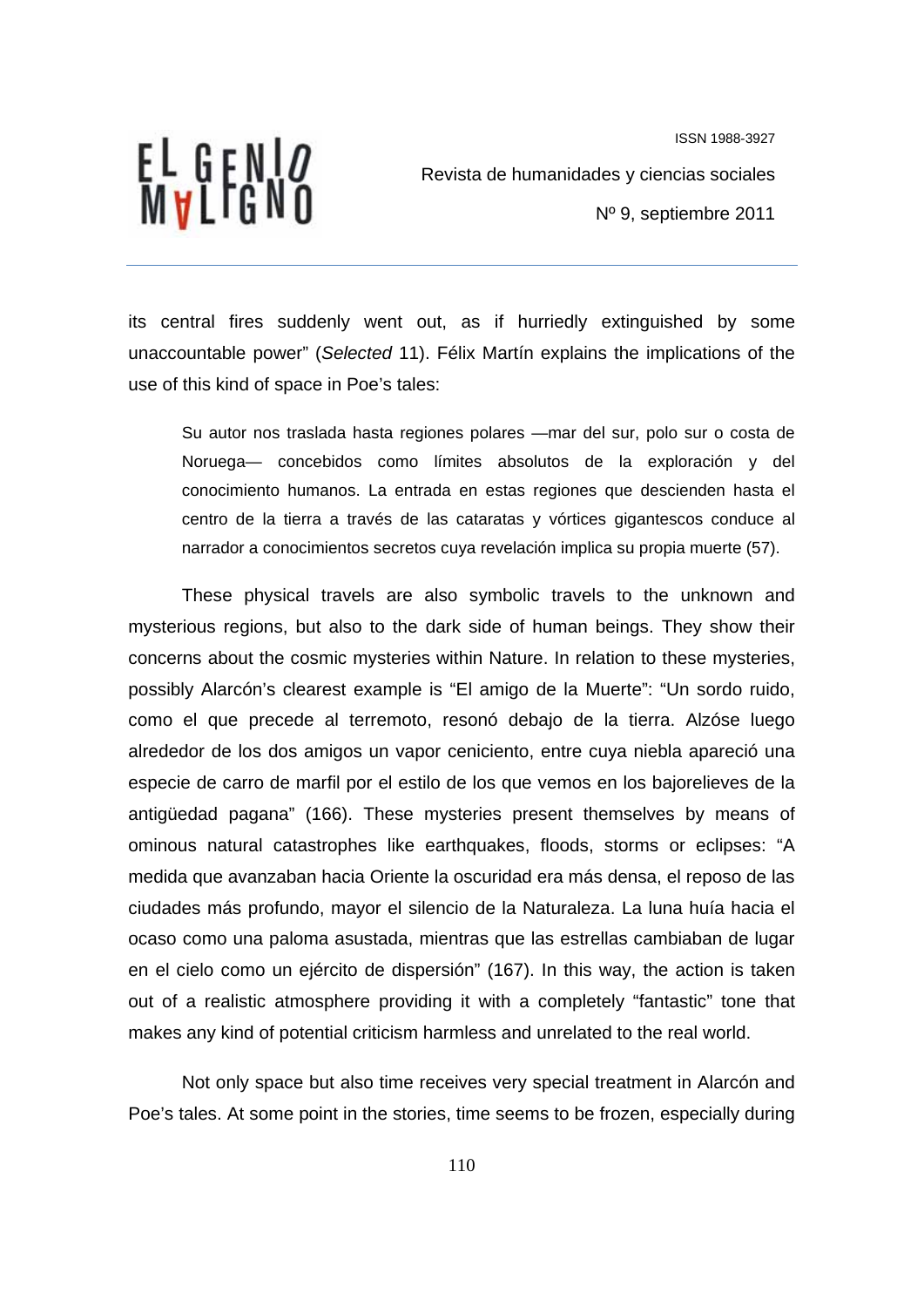

Revista de humanidades y ciencias sociales

Nº 9, septiembre 2011

cosmic trips or transitional periods between life and death. In "El amigo de la muerte", Death takes the protagonist on a cosmic trip, so that his perception of time suffers a complete alteration: "Diríase que en aquel punto el tiempo se había parado; […] Diríase también que en aquel momento terminaba un período de la historia del mundo" (155). Time is sometimes stopped, sped up, slowed down, or even made to go backward: "Te llevaré a ver el sol aunque retrocedamos para ello. Así verás el curiosísimo espectáculo del *tiempo al revés*" (*Cuentos* 169). The most reknown Spanish critic during the nineteeth century, Juan Valera, wrote in a letter to Alarcón the following reflection on time: "En el espíritu que contempla, y que por participación tiene algo de divino, no hay pasado: todo está presente. Nosotros vivimos ahora y vivimos en todos los siglos" (cited from Romano 190).

As for Poe, one finds the same cosmic treatment of time. In "MS. Found in a Bottle", the protagonist affirms: "We are surely doomed to hover continually upon the brink of eternity, without taking a final plunge into the abyss" (15). This temporal emptiness has a lot to do with spatial emptiness, and with the new cosmogony Alarcón and Poe attempt to create. "The metaphysical voyager faces an open-ended time, a future he cannot know because it has never been. […] they face a future that is also, strangely, the past, for they can only become, in a manner of seeking, what they already were. Prisoners of time, they are equally prisoners of space" (Halliburton 135).

# **Narrators**

Time leads to another main constitutive element of the short stories: the narrator. Their stories are primarily written in first person. In both authors' short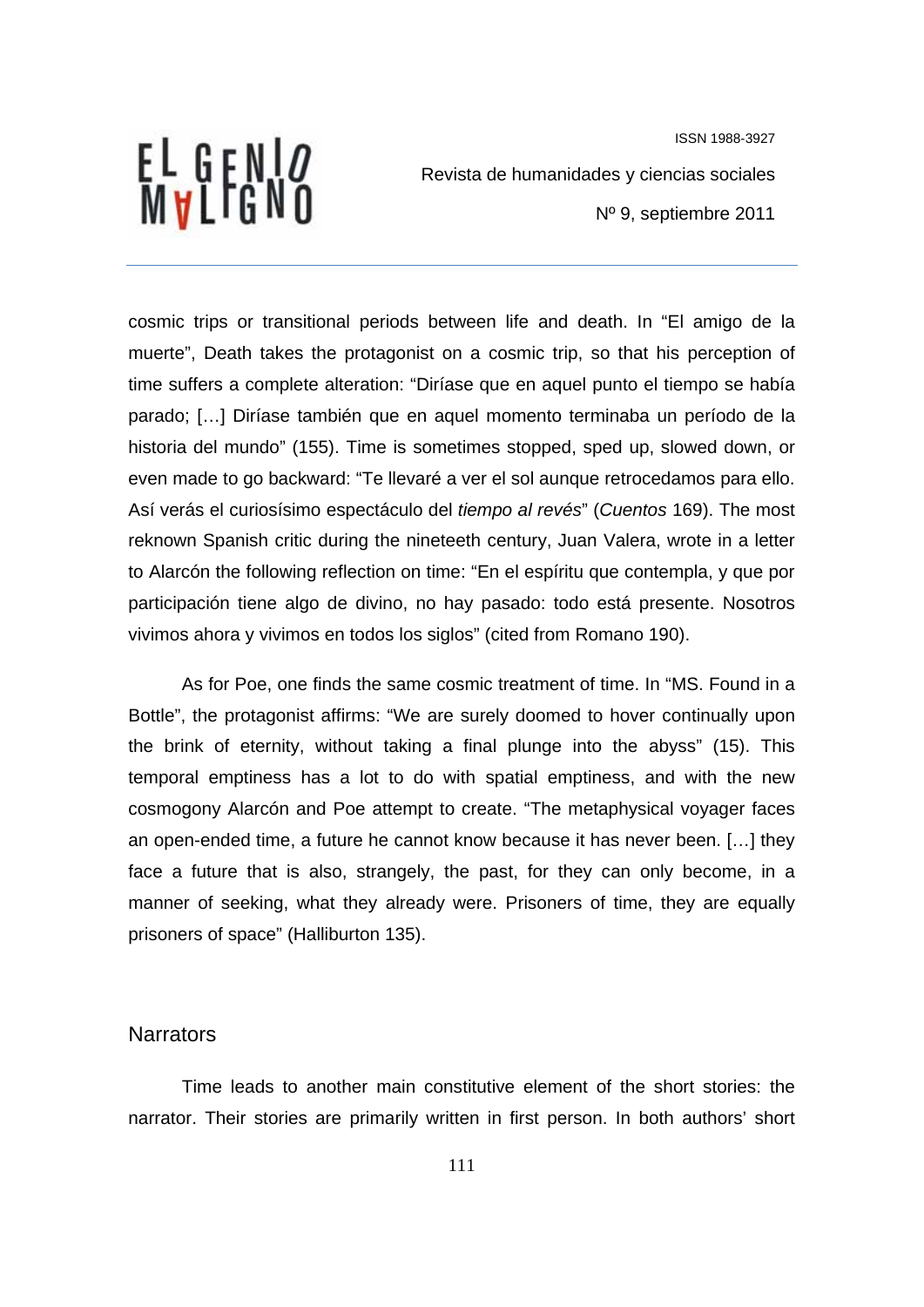EL GENI*o*<br>Mvlfgno

Revista de humanidades y ciencias sociales

Nº 9, septiembre 2011

stories, the narrator usually gives the reader an introduction in which he affirms his presence in the action as a witness and tells how he found out about the story and justifies his point of view. Through his presence as an eyewitness, the narrator tries to give empirical validity to the outrageous events. The techniques he uses to portray these narrator's interventions are: a dialogue, a monologue, or even a story within a story. Alarcón pursued objectivity from the narrator's point of view as the eyewitness of the narrated events, or somehow presented figure as a depositary of the story that is going to be told: a legend, a tale, a popular romance, etc. This helps to create the feeling of objectivity and verisimilitude. In Alarcón's tales there is "un empeño de dar al relato aires de 'cuento contado por alguien' " (Fernández Montesinos 33). Poe uses the same kind of metafictional device; in his tales, there is always a character that tells a story within the narrator's tale. In the stories of both authors, it is common, therefore, to find more than one narrator. Brigitte Leguen, in her essay on the narrative structures of Alarcón's short stories, points out how the narrator always tries to give the story as much credibility as he can by saying he has seen, heard or even experienced what he is going to tell us. The narrator is very aware of the reader's possible incredulity, but he always insists on his narration's authenticity by trying to justify all of his tales' sources. Alarcón insists on the authenticity of the events narrated even in his most fantastic and supernatural tales. In "Historia de mis libros", Alarcón affirms about one of his tales: "En 'La mujer alta', desde la primera letra del relato hasta el final del segundo encuentro de Telesforo con la terrible vieja, no se refiere ni un sólo pormenor que no sea la propia realidad. Lo atestiguo con todo el pavor que puede sentir el alma humana!" (*Obras completas* 10). Alarcón tries to make the tale appear as a documentary text. To reinforce that intention, he talks about the fear he feels when he thinks that this "improbable" story is based on reality. Through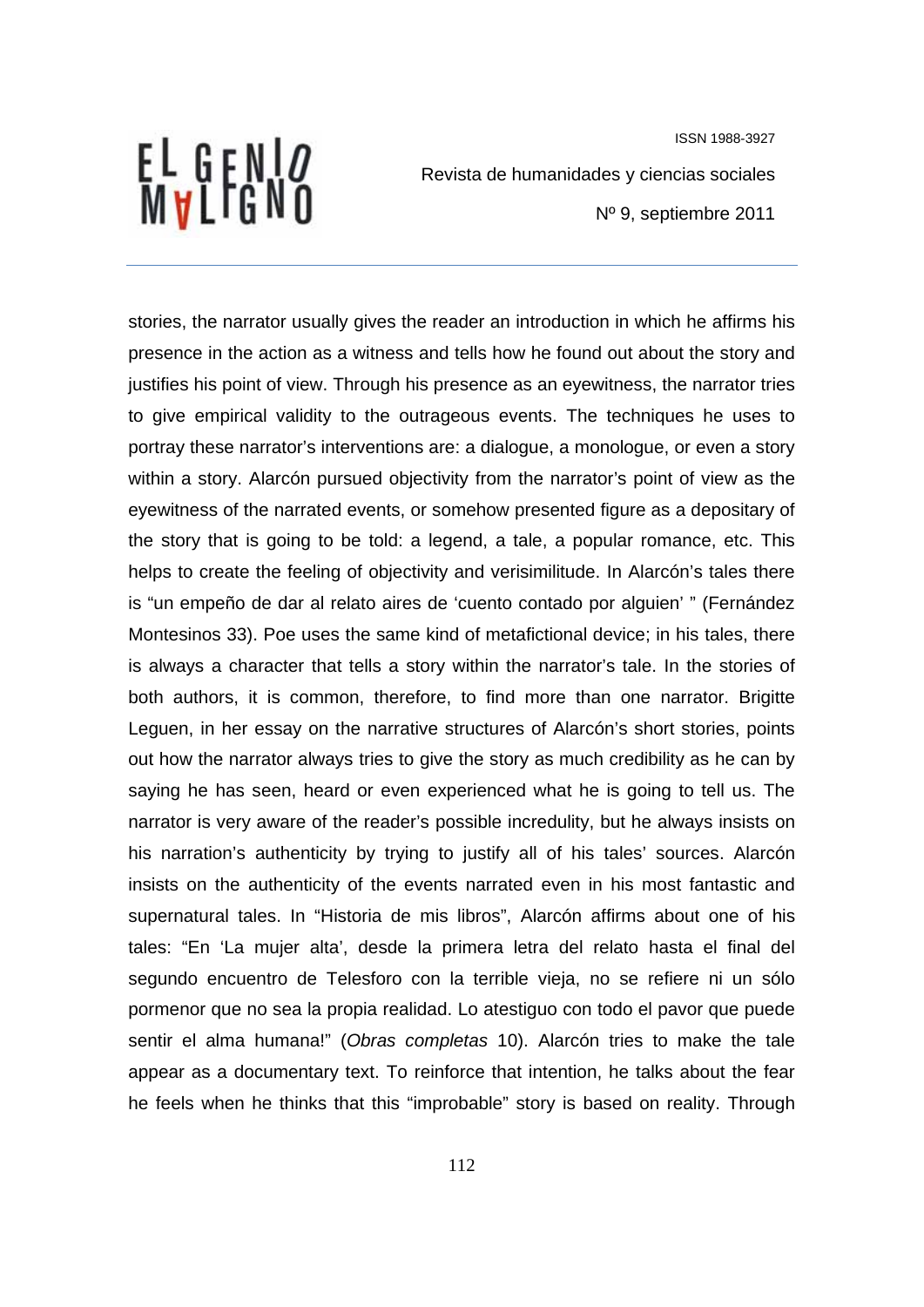

Revista de humanidades y ciencias sociales

Nº 9, septiembre 2011

this device, Alarcón's intention is to provide his story with a deeper expressive effect. Poe also uses this device of affirming that his narration is a real event. Both authors are aiming at a common intention, which is to intensify the terror and make the reader feel overwhelmed by the nature of the events going on.

Nevertheless, there is a certain moral inclination in Alarcón. He does not dare to take a step away from a moral ideology that conceives literature as an art that transmits truths and moral allegories. On the other hand, Poe completely overcomes this classic concept of art. Félix Martín, in the introduction of his edition of Poe's tales, points out this revolutionary potential in Poe's narrative: "Si la norma literaria emanaba de los hechos, de los acontecimientos actuales y de su 'verdad moral', la excepción pertenecía a la imaginación; y el arte narrativo que viviera de ella amenazaría seriamente el orden social, político, psicológico y moral de la sociedad norteamericana" (73).

Paradoxically, Poe insists with irony in his stories' authenticity. In "MS. Found in a Bottle", the narrator affirms, "I have thought proper to premise thus much, lest the incredible tale I have to tell should be considered rather the raving of a crude imagination, than the positive experience of a mind to which the reveries of fancy have been a dead letter and a nullity" (*Selected* 8). A way in which Poe insists on the verisimilitude of his stories is by showing from the very beginning of the tale a hesitant attitude about the reader's credulity. He opens his tale "The Black Cat" with the following sentence: "For the most wild, yet most homely narrative which I am about to pen, I neither expect nor solicit belief" (*Selected* 191). In his tale "La mujer alta", Alarcón's narrator also tries to show their own incredulity to prevent that of the reader: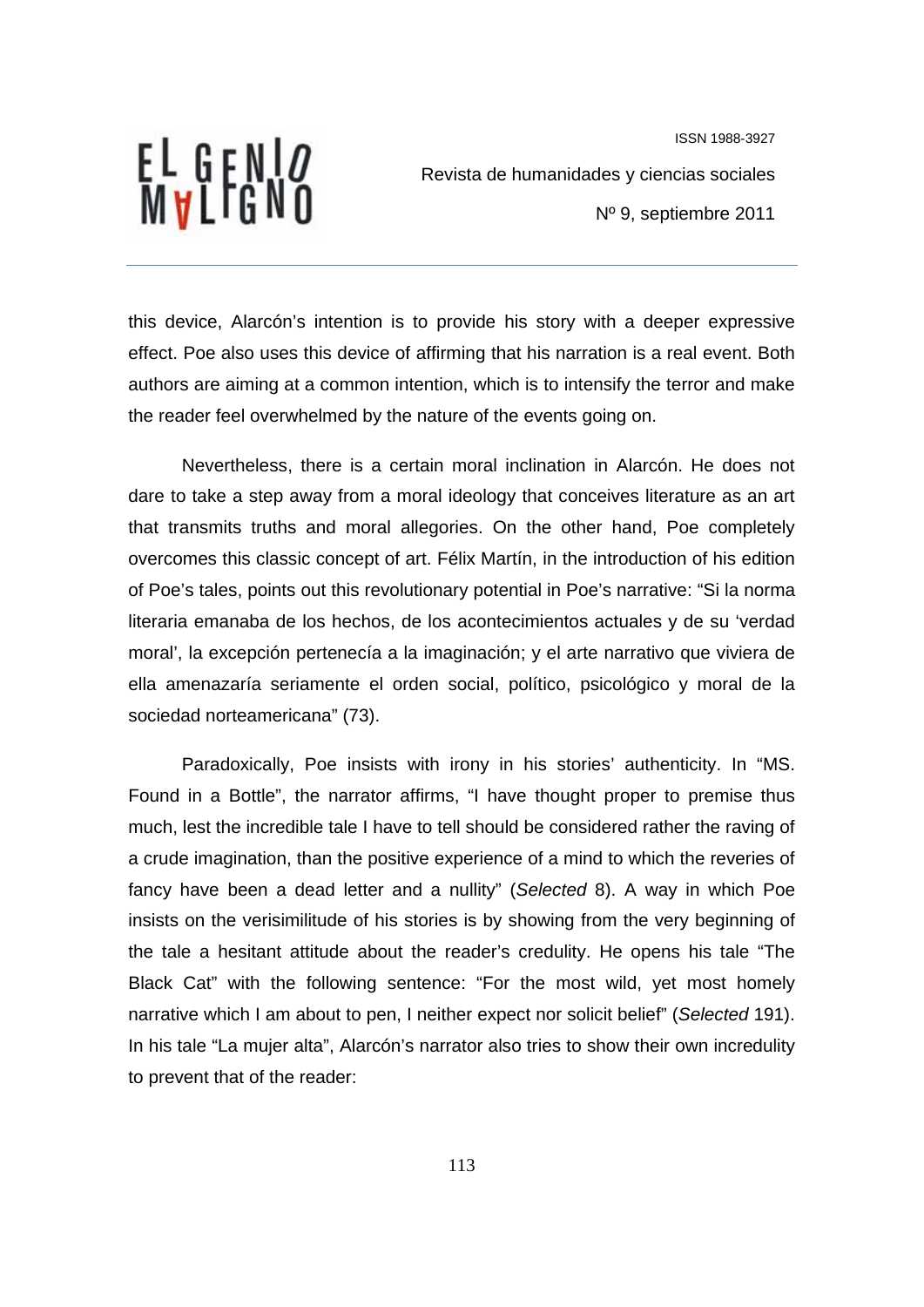

Revista de humanidades y ciencias sociales

Nº 9, septiembre 2011

Por fortuna o desgracia mía, soy, digámoslo así, un hombre a la moderna, nada supersticioso, y tan positivista como el que más, […] Pues bien, a propósito de fenómenos sobrenaturales o extranaturales, oíd lo que yo he oído y ved lo que yo he visto […] y decidme en seguida qué explicación terrestre, física, natural, o como queramos llamarla, puede darse a tan maravilloso acontecimiento (*La Comendadora* 188).

According to Leguen, the narrators have an ideological function, which she describes as "una verdadera presión ideológica que impone al lector una lectura unívoca y autoritaria" (190). Sometimes the narrator proposes the thesis at the beginning of the tale, and in others he closes the stories with a reflection that shows the moral of the story. Here lies a major difference between Alarcón and Poe. The latter's narrator plays an emotional and intellectual role that manipulates readers' emotions, but this narrator does not impose his ideological statements (if ever made explicit) on the reader.

#### Female Characters

Another aspect common to both Poe and Alarcón is the presence of mysterious characters of non-clear existence that seem to objectify the fears of human beings. Most of the time, these characters are women. There is also (in both authors) a big difference between the way masculine and feminine characters are defined. Males are active, sometimes even aggressive and provoking. They move the action forward, and they are always the narrators. Even when women seem to be the protagonists of the tales, male characters manage to lead the voice of the narration. "The tales about women, 'Morella', 'Ligeia', 'Berenicë', 'The Fall of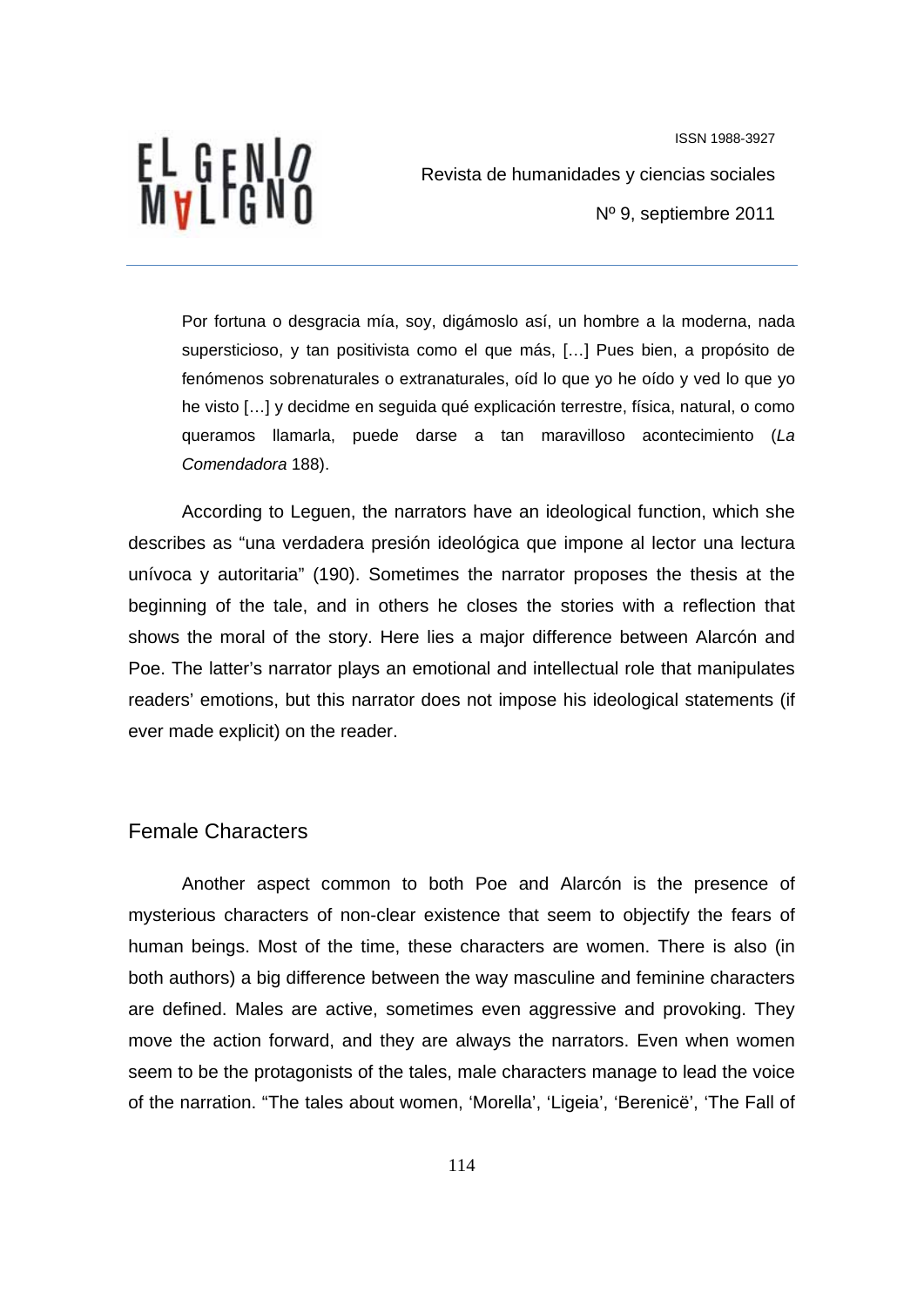

Revista de humanidades y ciencias sociales

Nº 9, septiembre 2011

the House of Usher', and 'Eleonora', are about men who narrate the unspeakable remembrance" (Dayan 184).

Alarcón and Poe's feminine characters are not as developed as their masculine characters. The female figure may symbolize the transgression of a natural order. Very often, they also offer a double personality or identity. Female characters tend to be young and extremely beautiful, and yet this beauty is a source of disturbing reactions and suffering for men. This reveals a certain misogyny in these authors' tales. According to Gillian Brown, one of the manifestations of this misogynist attitude is his manipulation of women's dead bodies: "This misogyny in Poe's representation of women consists less in his death plots than in his revivification of women in service to the history of consciousness" (341).

Women seem to be there as blank screens in which men can project their own psychology. Therefore, Poe finds in dead bodies the perfect passive instrument for men's experimentations. This connects a common device used by Romantic writers with a constant obsession in Poe's works: the death of young and beautiful women:

'The death … of a beautiful woman is, unquestionably, the most poetical topic in the world' (Poe 1984a, 19). Poe took seriously his own critical dictum: all the Lenores, Ligeias, Morellas, Berenicës, and Madeleine Ushers attest to his fascination with the more or less protracted dissolution of beloved women. In this fascination, however, Poe was by no means alone, for if, as Nina Baym has suggested, sentimental literature eschewed the narrative of seduction in the second quarter of the nineteenth century, it nevertheless manifested an increasing,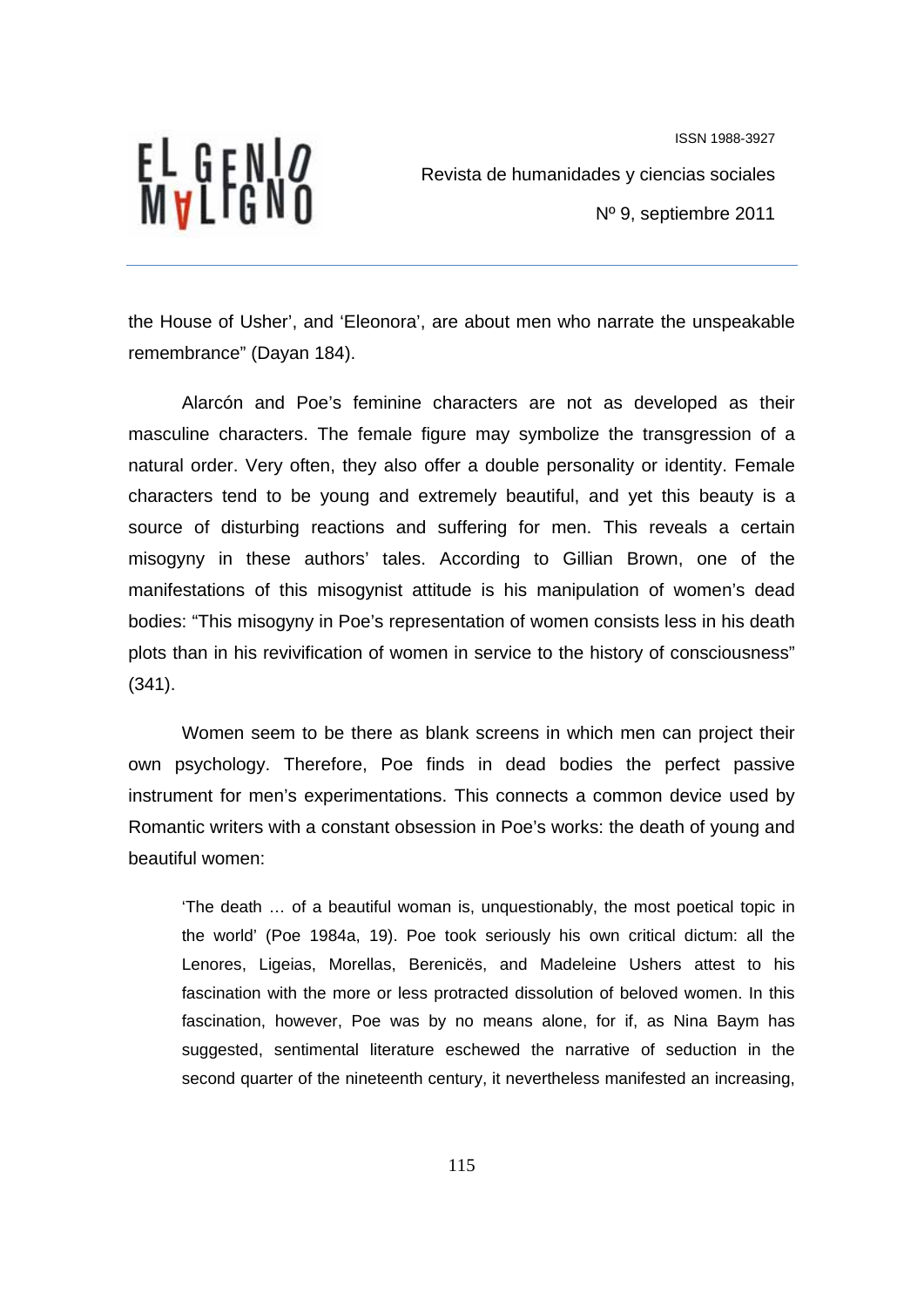EL GENI*o*<br>Mvlfgno

Revista de humanidades y ciencias sociales

Nº 9, septiembre 2011

even obsessional, interest in the spectacle of the death of innocent victims (Elmer 108).

In male characters, one also sees an obsession with the female figure. The obsession goes so far as to make men follow these women even beyond death. In "El amigo de la Muerte", Gil, the protagonist, meets his beloved Elena after he dies: "Allí estaban, embebidos en su mutua contemplación; avaros de su misma dicha; con la copa de la felicidad en la mano; sin atreverse a llevar los labios a ella, temerosos de que todo fuera un sueño, o no codiciando mayor ventura por miedo de perder la que ya sentían…" (156). On the other hand, these feminine characters seem to move in a special undefined territory between life and death. This is very clear by the way the author describes them. In the same tale by Alarcón it is stated, "Dijérase que Elena era de mármol" (157). José Fernández Montesinos has described this morbid obsession as "la ilusión romántica del amor eterno, hilo que guía por todos los laberintos del mundo, amor que pervive en la Eternidad, que redime y beatifica" (111). In "Berenicë", Poe describes the female protagonist in the following way: "not as the living and breathing Berenicë, but as the Berenicë of a dream; not as a being of the earth, earthy, but as the abstraction of such a being" (*Selected* 22).

Thus, in these authors' tales, the female figure appears as a consistently disturbing presence that has a terrifying effect on the male protagonist. Though this female figure is not a real nor completely living entity, the fact that the reader sees her physical presence reinforces her ambiguous and horrifying role in these narrations. This is evident in Alarcón's "La mujer alta" wherein the male protagonist is terrified by the idea of meeting a solitary woman in the streets at night. This is an image that has pursued him since his childhood. One sees in this figure a symbol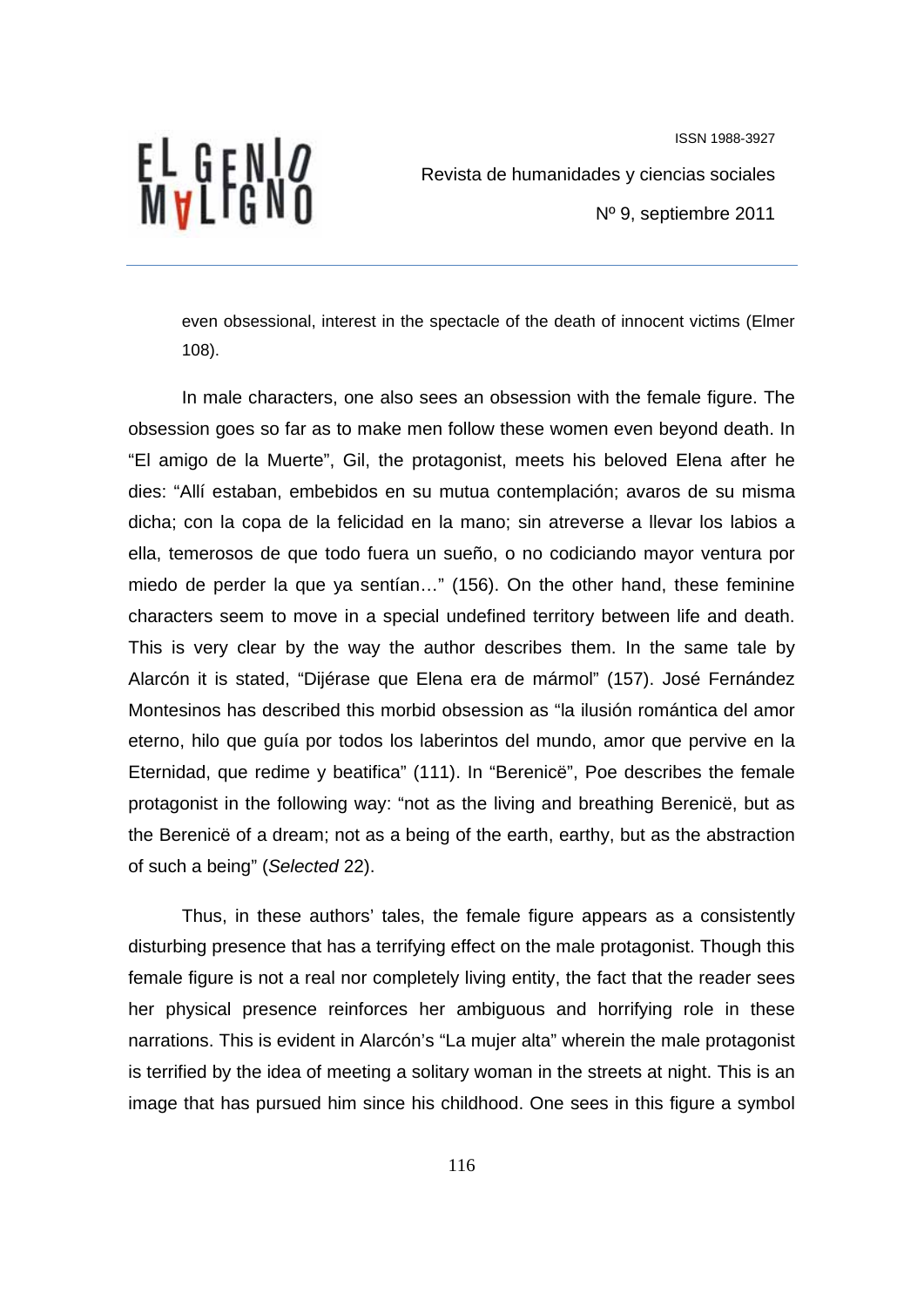ISSN 1988-3927 Revista de humanidades y ciencias sociales Nº 9, septiembre 2011

of men's psychotic and compulsive fears. This irrational fear becomes a reality in the shape of a frightening and repulsive woman, such is the case in Poe's "Berenicë" where the physical degeneration of the female character embodies the fear of the male characters, while at the same time the readers experience this same uneasiness.

#### The Presence of Objects

EL GENI*o*<br>Mvlfgno

Although, as it has been shown, Alarcón and Poe's texts cannot be completely considered fantastic literature, one finds many elements typical of this kind of literature. One of the main constants of fantastic literature is the importance of objects and little beings. In most of Alarcón and Poe's short stories, objects play a conforming role, organizing the stories' actions and structures. These objects are often used to connect all the different actions of the plot.

Protagonistas o suscitadores de la acción unas veces, resortes evocadores otras, símbolos también en ocasiones, estos pequeños seres componen un vasto muestrario, con el interés adicional que les otorga su carácter de testimonio de una época en que la afición por lo menudo, el gusto por el detalle, se hacen patentes en muchos aspectos de la actividad social: viviendas atestadas, en aras de la moda, de deliciosos objetos inútiles […] toda una colección de objetos encantadoramente breves. Tampoco la literatura es ajena a esas tendencias y será el género narrativo más breve, el del cuento, reflejo con frecuencia de la nueva sensibilidad (Royo 88-89).

Some of the objects one finds in Alarcón's tales are: a table in "Historia de cinco historias", a clock in "Dos retratos", and letters in "Los ojos negros" and "La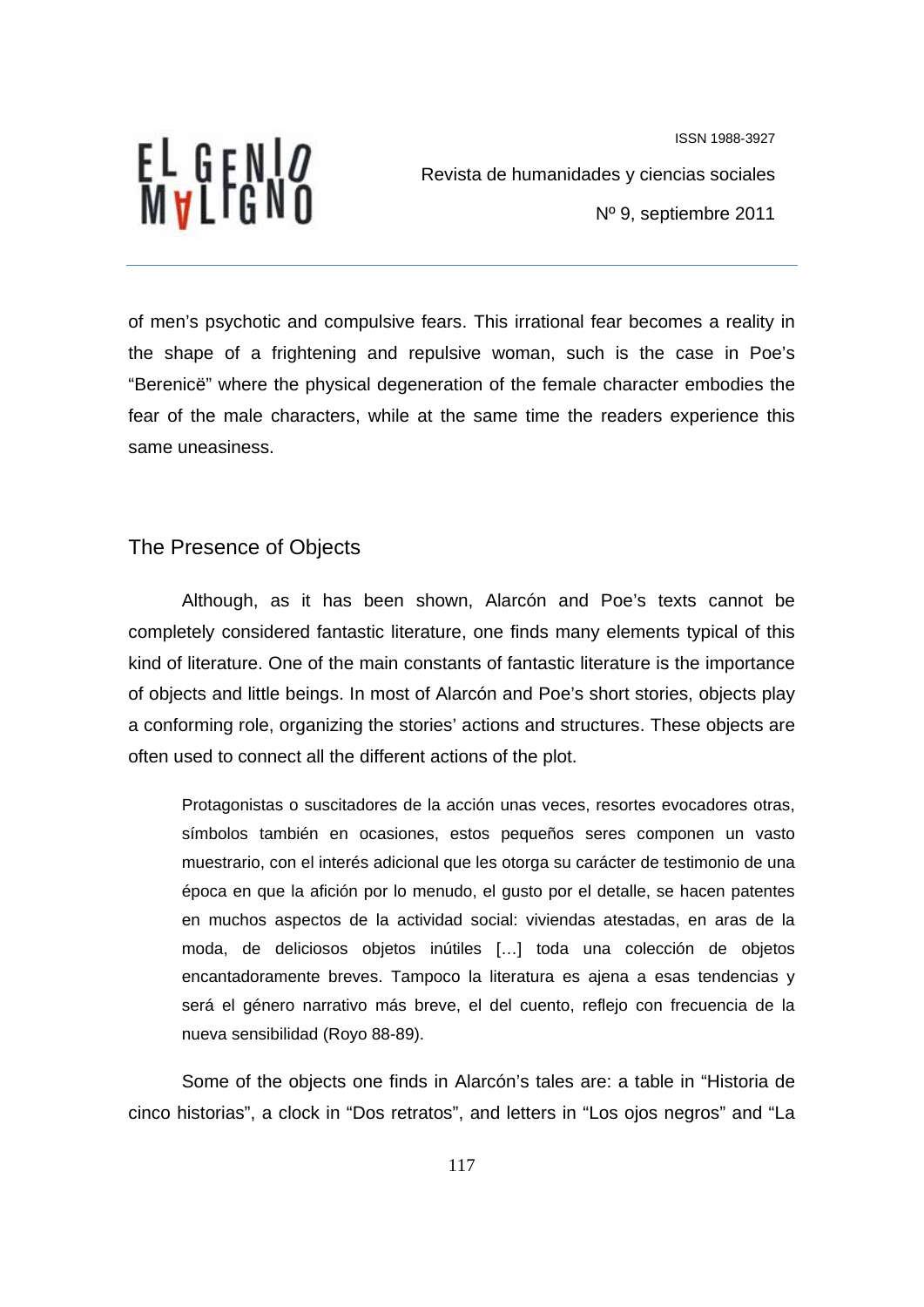

Revista de humanidades y ciencias sociales

Nº 9, septiembre 2011

Comendadora". In his tale, "El extranjero", there is an object that plays a decisive role. This object is a medallion that belonged to a Russian soldier who was cruelly assassinated by a Spanish soldier. He stole the medallion and by an accumulation of circumstances, this Spanish soldier ends up, without knowing it, in his victim's house. There, his victim's sisters and mother recognize the medallion and furiously accomplish their revenge by killing him. This object is a connection that puts together two different geographies, historical events, characters, times and stories.

In relation to objects, it is easy to find Poe's influences on Alarcón. In Poe's "The Gold Bug", there is a mysterious adventure about the search for a treasure around a skull impaled by a nail. Alarcón repeats this exact motif in his tale called "El clavo" ("The Nail"), in which a judge, while walking through a cemetery, finds a skull impaled by a nail, and in this way, he begins to investigate an unpunished crime. If one takes into consideration the dates in which both tales were published, "El clavo" (1881), "The Gold Bug" (1843), and is aware of the fact that Alarcón knew Poe's works very well and felt a deep admiration for them, it is very difficult not to think about a direct borrowing or appropiation of Poe's techniques and motifs.

In both authors there is a fetichist obsession with objects that turns them into symbols of emotional and psychological conditions, creating a strong link between internal states and the physicality of the things around us:

En estas historias de espantosa crueldad y culpabilidad preciso es recrear la minuciosa dependencia de los objetos físicos y del mundo de los sentidos. […] la externalización de las reacciones psíquicas en el mundo de los objetos acabaría convirtiendo a éstos en símbolos y emblemas de aquella actividad que ocupa el centro de interés narrativo: la de la vida psíquica, la de la conciencia y la mente.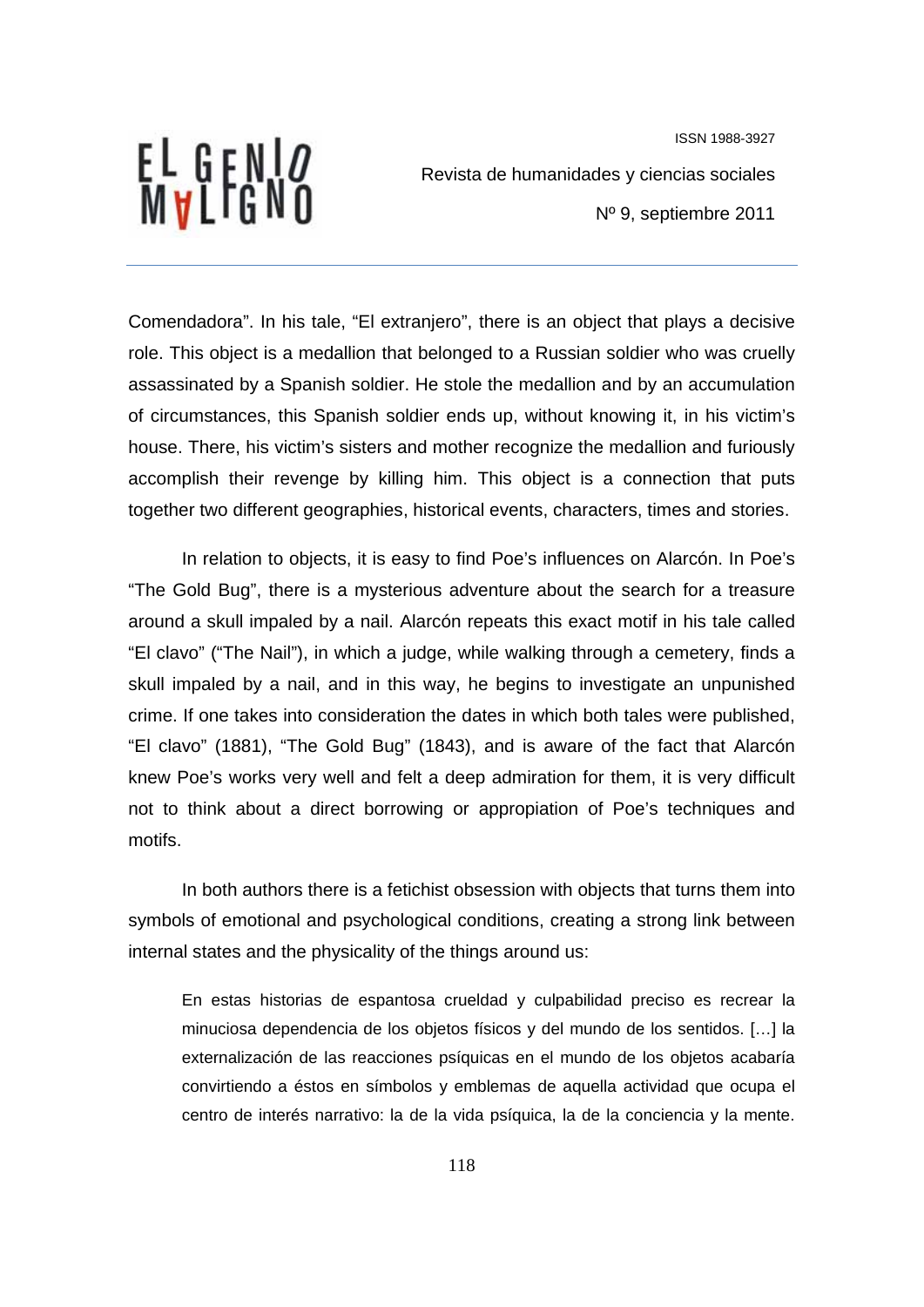EL GENI*o*<br>Mvlfgno

Revista de humanidades y ciencias sociales

Nº 9, septiembre 2011

Como advierte Edmund H. Davidson, Poe demostró que los estados de conciencia no son solamente condiciones aisladas de la locura, sino que parecen íntima e inextricablemente relacionados con el mundo físico que los rodea (Royo 94-95).

Although the importance of objects in Alarcón and Poe's literature has been pointed out, spaces in their stories are not described in detail through objects. However, they succeed in creating a terrifying atmosphere. The scenery in Alarcón and Poe is not based on the description of objects, but on the sensorial, emotional and imaginary resonances they awaken in the reader. Objects become symbolic entities: "Los objetos pueden estar en el texto literario por su valor testimonial óntico, es decir, porque simplemente son, o por su valor sémico, es decir como realidades que representan a otras realidades o a conceptos, como signos. Esta segunda opción es la que domina el texto alarconiano" (Leguen 263). This prevalence of objects has a paradoxical effect. On one hand, it situates the action within a realistic and detailed environment and, therefore, it makes the story more realistic. On the other hand, there is almost a personification of these objects that play a symbolic role, and this makes the stories closer to fantastic literature. Either way, this works in different manners in the two authors. While Poe creates a disturbing and subversive atmosphere making mystery arise within realistic objects, Alarcón, following the conventions of fantastic literature, uses them in a more traditional way.

Through the intensive use of objects these authors accomplish a subversive destruction of our conception of reality. Alarcón and Poe make the reader doubt his own reality. They weaken the borders between fantasy and reality, between imagination and rationality, and between magic and science. In the middle of a reality inhabited by real people, these authors tell a story that does not fit within a human being's concept of what is a possible, logical or real event. In this way,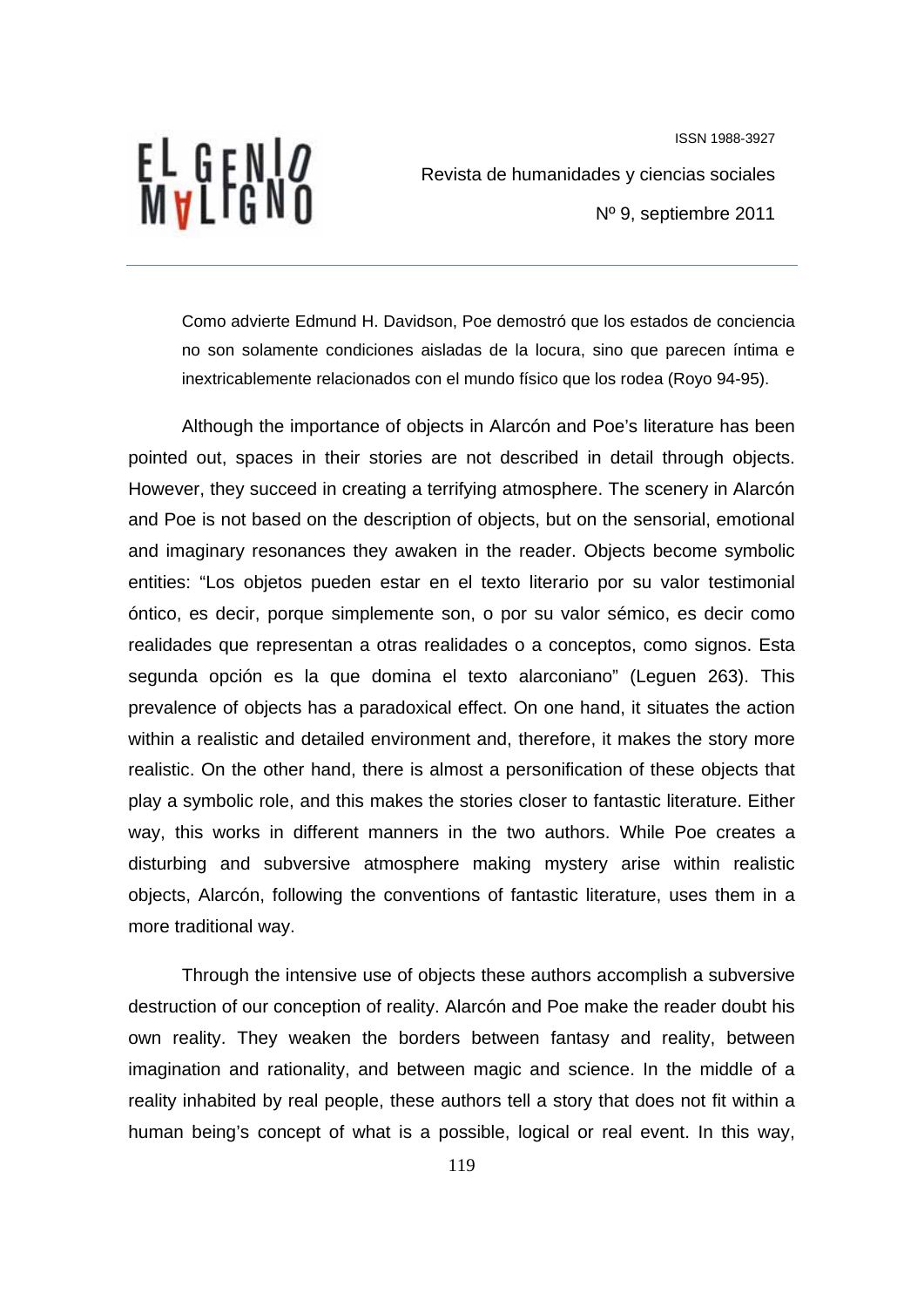EL GENI*o*<br>Mvlfgno

Revista de humanidades y ciencias sociales

Nº 9, septiembre 2011

readers are forced to mistrust the natural entity of the characters and the environment surrounding them that is called reality.

#### **Conclusions**

After this analysis of the main elements that Poe and Alarcón have in common, one sees many different ways of looking at this relation. First of all, in Alarcón's tales there are many concrete borrowings from Poe's works. In the Spanish writer, there is also a will for adopting Poe's philosophy about literary creation. There are many similarites that exemplify this nearness. Both authors' main goal is to create an atmosphere that disturbs their readers and to awaken emotions within them. Moreover, both authors are located in the transition between Romanticism and Realism. They use the most typical of Romantic devices but, at the same time, these devices are transferred in their texts by their combinations with realist elements. Romantic ideology still underlies them but the main purpose for the use of these devices is to create a specific atmosphere that serves as a backdrop to rational inquiry. There is also a strong presence of rationality that announces the Realist philosophy. Within this tension between Realism and Romanticism, the narrator plays a very important role insisting on the authenticity of his stories. A main concern in these authors' works is an investigation into the spiritual side of life, the limits between death and life and the mysteries beyond terrestrial life. As a consequence, one sees the creation of a new cosmic space and time.

On the other hand, there is one main difference between these two authors that is evident in Alarcón's morality and his identification with Catholicism. While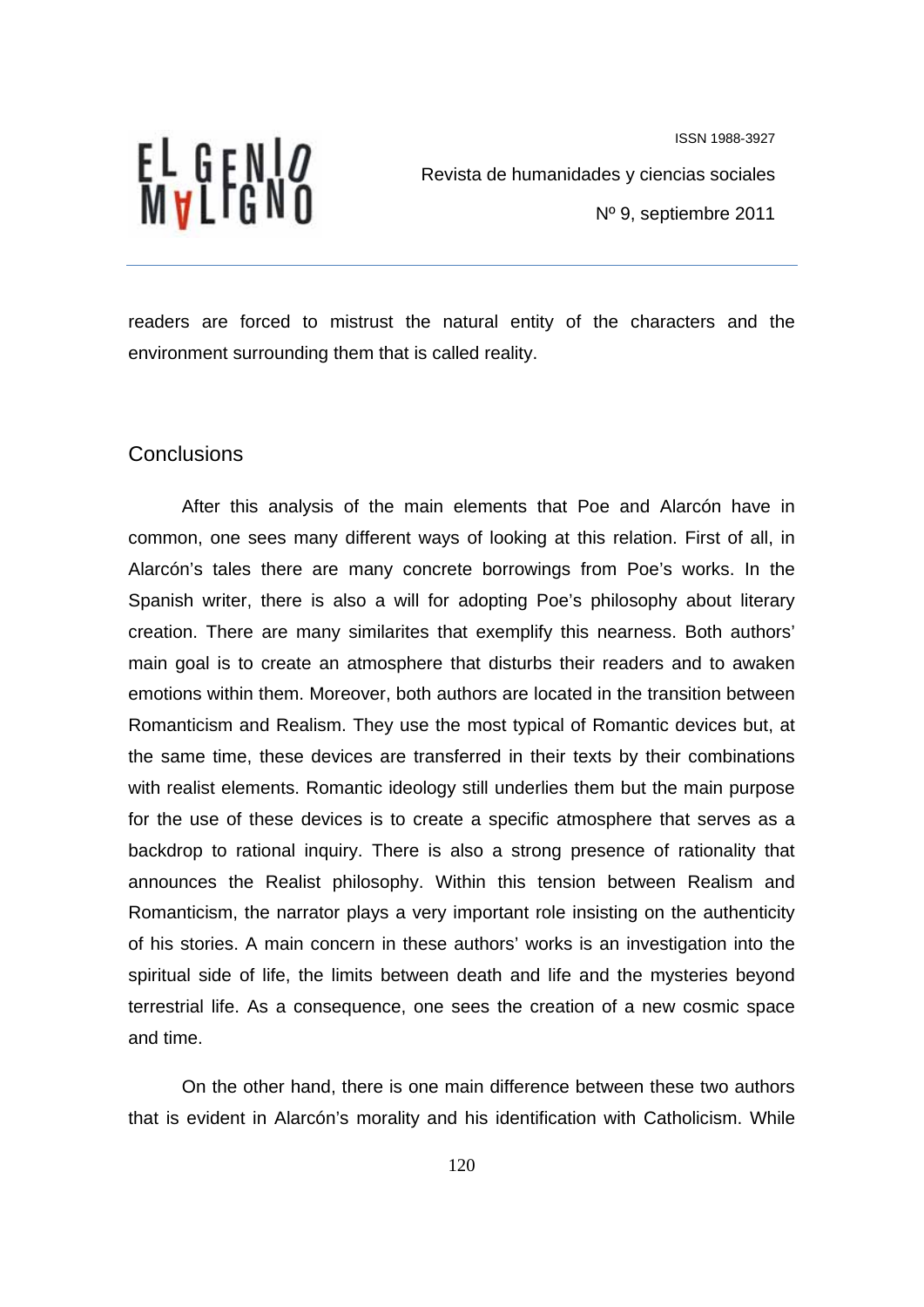EL GENI*o*<br>Mvlfgno

ISSN 1988-3927 Revista de humanidades y ciencias sociales Nº 9, septiembre 2011

the moral lesson is never found in Poe's literature, on many different occasions, Alarcón insisted on his works' moral purpose: "Siempre me he complacido en deducir útiles enseñanzas y provechosas consecuencias de mis narraciones" (Martínez Kleiser 40). Alarcón's stories show the fatal destiny of a character whose immoral behavior is punished as an exemplary case. Readers cannot but notice how evil is punished and goodness is awarded. The most obvious differences between the two authors are the direct consequence of Alarcón's Catholicism. First of all, Alarcón's inistence on fantasy constrasts with Poe's imagination. Poe's stories show extraordinary events within a realistic context. Poe does not accept the unexplicable if it has not been filtered by human rationality. As for Alarcón, he imposes the fantastic event on readers as an actual reality and as truth. This humble acceptance of the supernatural illustrates Alarcón's acceptance of a superior being (God) that governs over human beings' lives.

In spite of Alarcón's interest in Poe's theoretical texts, these authors have a different conception of art and, especially, of literary creation. For Alarcón, literature is a way of transmiting or creating truths and moralizing. On the other hand, Poe believes in the independence of art from reality and in the non-moral character of it. His main goal is to provoke readers' emotion without worrying about their morality. Alarcón takes a step away from Romanticism by focusing on Christian and social values while Poe's works are socially and morally transgressive. In Alarcón's universe, God remains in the center and moral values are established anew. In Poe's universe, men try to become gods. In relation to God and religion, it is not surprising that Alarcón's conception of death is that of an encounter with real life (a better life) that can only be altered by God. On the contrary, Poe views death as a horrifying and fascinating event that offers men the possibility of experiencing and researching the mysteries of the universe. Men are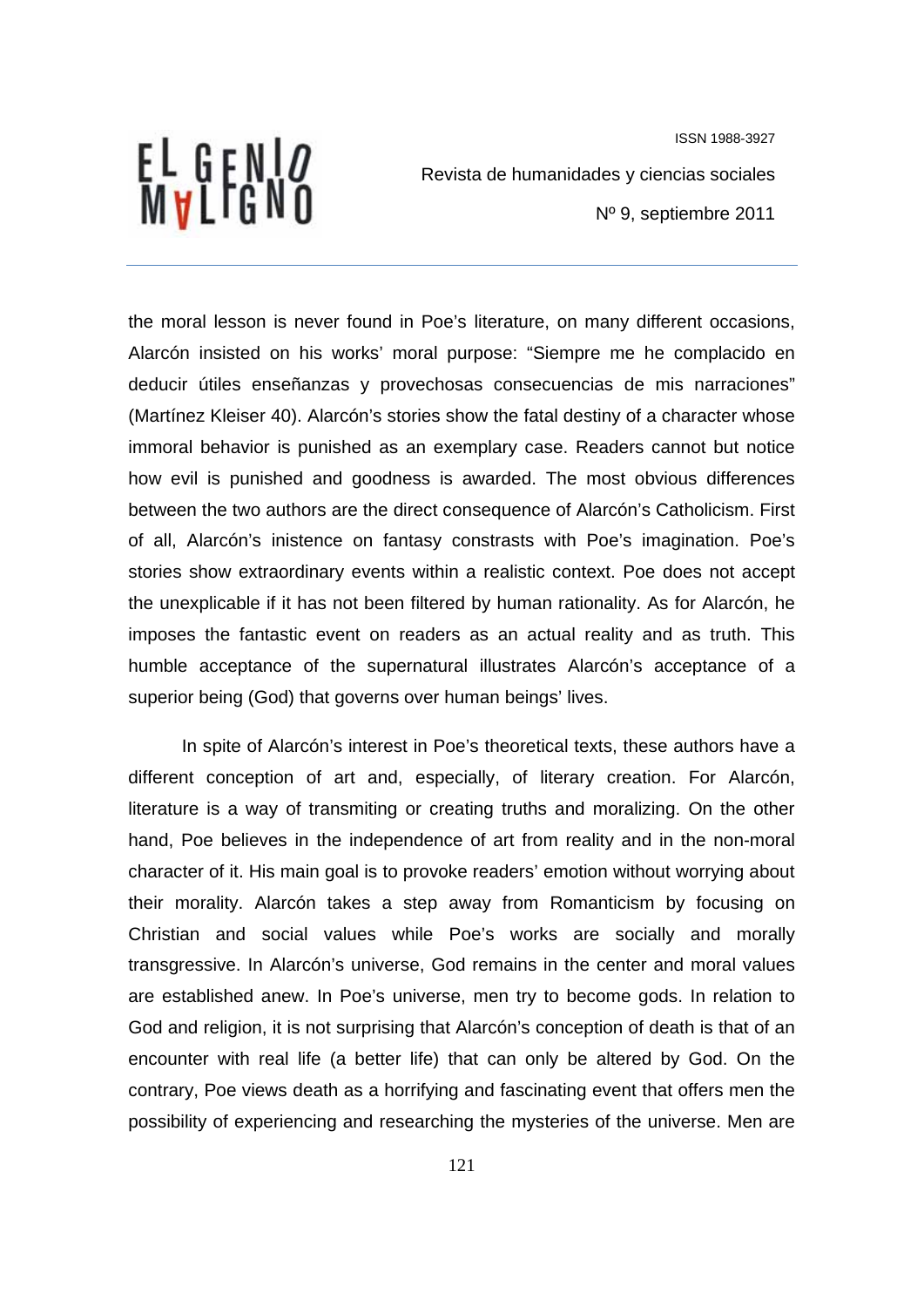EL GENI*o*<br>Mvlfgno

Revista de humanidades y ciencias sociales

Nº 9, septiembre 2011

able to manipulate the limits between life and death and achive a deeper knowledge.

Alarcón consciously insists on the moral character of his literature. He tries to keep a balance between his fascination for Poe and the Catholic dogma. On the other hand, he is also conscious of the fact that by doing so, he is taking a step away from Poe. Paradoxically, at times, when he is trying to moralize, Poe's influence arises in an unconscious way and Alarcón's texts end up dealing with the dark side of human beings just for the sake of exploring, leaving behind any kind of religious prejudice. As Montes affirms: "el verdadero conocimiento de Pedro Antonio de Alarcón, como escritor, se alcanza al colocar sus aciertos narrativos en primer lugar, y dejar su ideología en un segundo término. Al fin y al cabo, al escritor guadijeño se le leyó en su momento, y se le sigue leyendo en la actualidad, por su capacidad de emocionar, de atraer, de satisfacer a un amplio número de lectores" (42). Trying to be loyal to his moral principles, when Alarcón has the intuition that he is going too far in his imaginative tales, he adopts an apologetic attitude. In the prologue on his "Cuentos amatorios", he affirms: "Por lo que respecta al fondo, creo haber sido más consecuente con la moral que ningún narrador de historias de este linaje" (*Cuentos* 33). Nonetheless, his literary influences and his author's intuition betray him. Some of his tales show a very morbid carnality and sensuality as well as an obscure conception of human being's desires. As much as Alarcón tries to justify himself, the amoral modernity of some of his stories reveals his nearness to Poe's creations. Although he emphasized his moral purposes, his main goal was to entertain and disturb.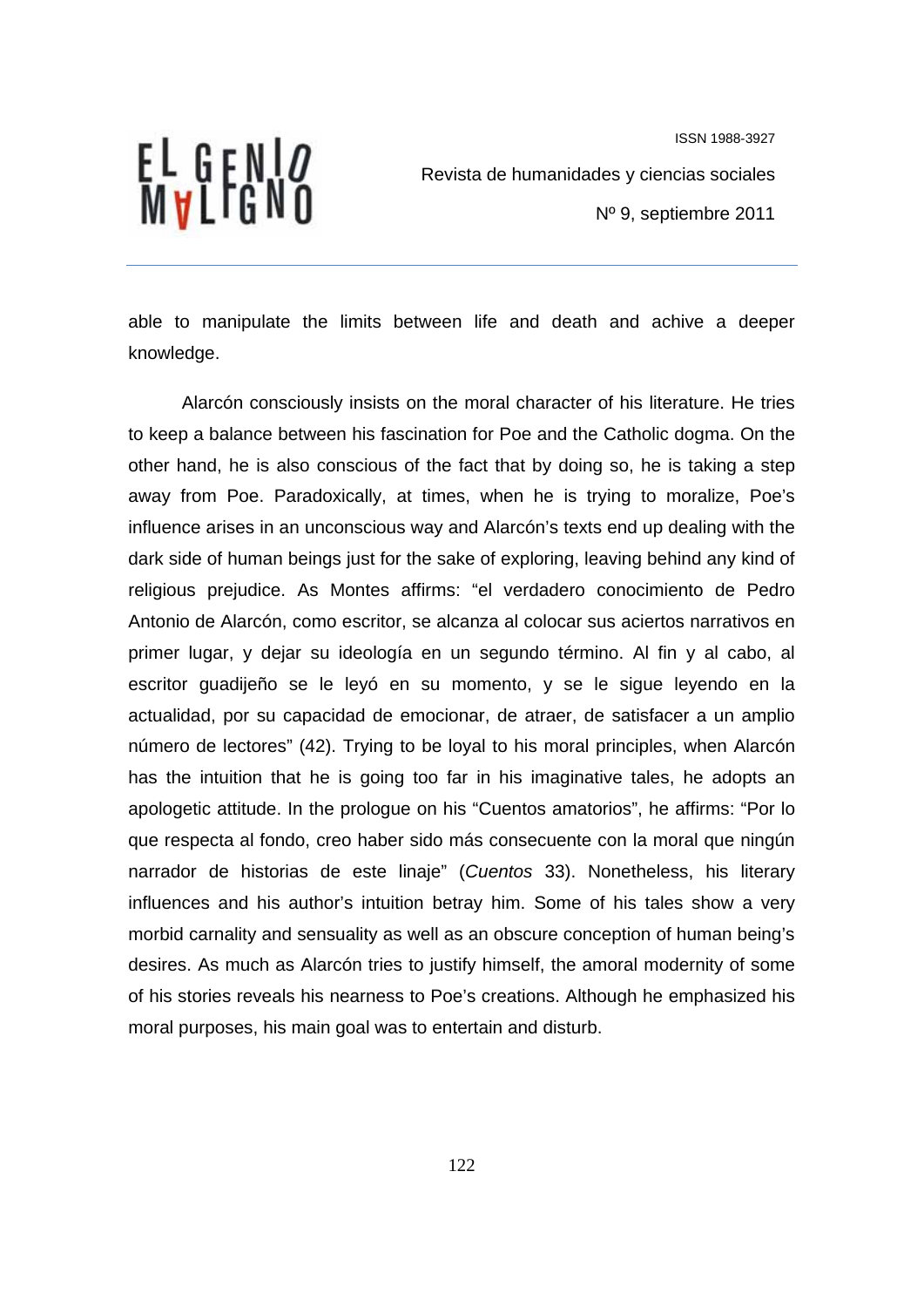

Revista de humanidades y ciencias sociales

Nº 9, septiembre 2011

# Bibliography

Alarcón, Pedro Antonio de. *Cuentos y novelas cortas*. Ed. Ángel Basanta Folgueira. Barcelona: Plaza & Janes, 1984. [cited as: *Cuentos*]

\_\_\_\_\_\_. *La Comendadora, El clavo y otros cuentos*. Ed. Laura de los Ríos. Madrid: Cátedra, 1998.

\_\_\_\_\_\_. *Obras Completas*. Madrid: Aguilar, 1974.

- Bonet, Laureano. "Espacios físicos y espacios mentales en la narrativa corta de Alarcón". *En torno a Pedro Antonio de Alarcón*. Ed. Fernando García Lara. Granada: Diputación Provincial de Granada, 1993. 77-118.
- Brown, Gillian. "The Poetics of Extinction". *The American Face of Edgar Allan Poe*. Ed. Shawn Rosenheim and Stephen Rachman. Baltimore: The Johns Hopkins UP, 1995. 330-344.
- Dayan, Joan. "Amorous Bondage. Poe, Ladies, and Slaves". *The American Face of Edgar Allan Poe*. Ed. Shawn Rosenheim and Stephen Rachman. Baltimore: The Johns Hopkins UP, 1995. 179-209.
- Dostoevski, Fyodor M. "Three tales of Edgar Allan Poe". *Critical Essays on Edgar Allan Poe*. Ed. Eric W. Carlson. Boston: G. K. Hall & Co., 1987. 77-79.
- Elmer, Jonathan. "Terminate or Liquidate?. Poe, Sensationalism, and the Sentimental Tradition". *The American Face of Edgar Allan Poe*. Ed. Shawn Rosenheim and Stephen Rachman. Baltimore: The Johns Hopkins UP, 1995. 91-120.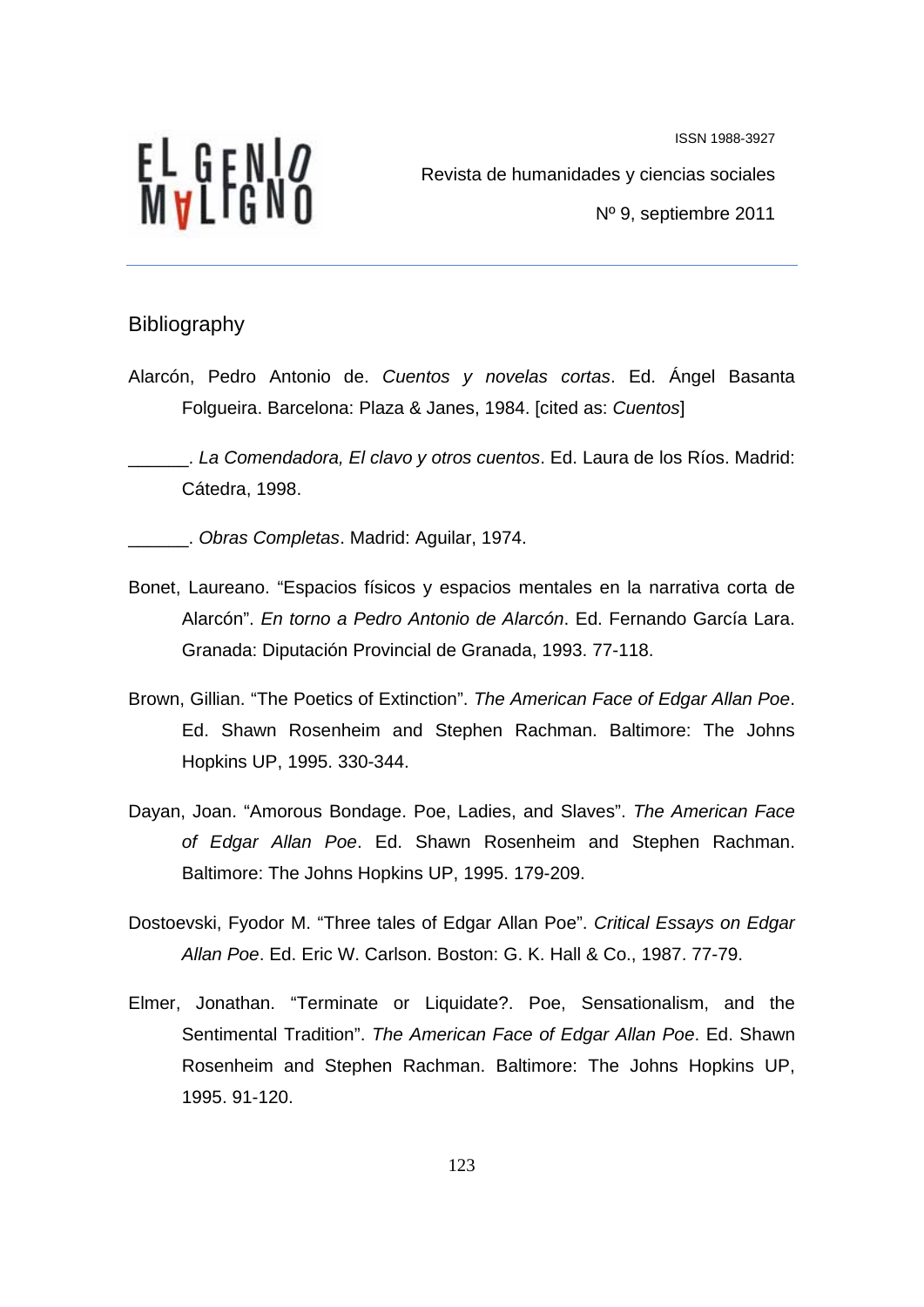EL GENI*o*<br>Mvlfgno

Revista de humanidades y ciencias sociales Nº 9, septiembre 2011

Fernández Montesinos, José. *Pedro Antonio de Alarcón*. Madrid: Castalia, 1977.

- Halliburton, David. "The Tales". *Critical Essays on Edgar Allan Poe*. Ed. Eric W. Carlson. Boston: G. K. Hall & Co., 1987. 133-138.
- Leguen, Brigitte. *Estructuras narrativas en los cuentos de Alarcón*. Madrid: Universidad Nacional de Educación a Distancia, 1988.
- Martín, Félix. Introducción. *Relatos*. By Edgar Allan Poe. Madrid: Cátedra, 1944. 9- 110.
- Martínez Kleiser, Luis. *D.Pedro Antonio de Alarcón. Un viaje por el interior de su alma y a lo largo de su vida*. Madrid: Suarez, 1943.
- Montes Bordajandi. "Alarcón y la crítica (El arte narrativo)". *Proceedings of the I Centenario de la muerte de Pedro Antonio de Alarcón (1891-1991).* Ed. Manuel Espinar Moreno. Guadix: Ayuntamiento de Guadix. Caja General de Ahorros de Granada, 1991. 31-51.
- Poe, Edgar Allan. *Tales of Edgar Allan Poe*. Ed. Hervey Allen. New York: Random House of Canada, 1944. [cited as: *Tales*]

\_\_\_\_\_\_. *Selected Tales*. Ed. Julian Symons. New York: Oxford UP, 1980. [cited as: *Selected*]

\_\_\_\_\_\_. "The Philosophy of Composition". *Edgar Allan Poe's Works.* Vol.XIV. Ed. James A. Harrison. New York: AMS Press Inc., 1965. 193-208.

Río del, Ángel. *Historia de la literatura española*. Vol. II. New York: Rinehart and Winston, 1963.